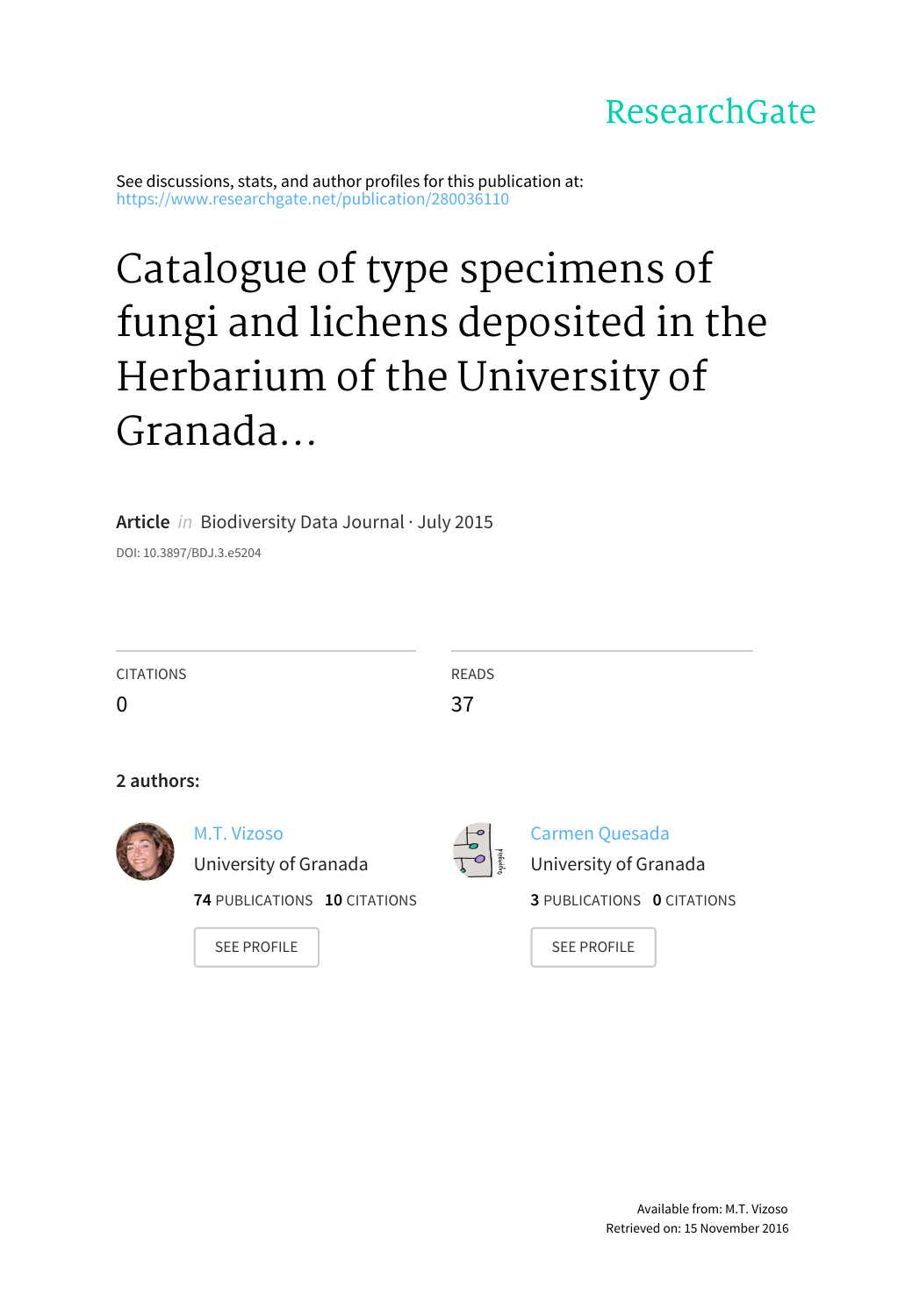

Data Paper

## **Catalogue of type specimens of fungi and lichens deposited in the Herbarium of the University of Granada (Spain)**

#### M. Teresa Vizoso<sup>‡</sup>, Carmen Quesada<sup>§</sup>

‡ Herbarium of University of Granada, Rector López Argüeta, 8. 18071, Granada, Spain § Curator at Herbarium of University of Granada, Rector López Argüeta, 8. 18071, Granada, Spain

Corresponding author: M. Teresa Vizoso [\(mariate@ugr.es](mailto:mariate@ugr.es?subject=Your%20manuscript%20in%20PWT%20#4106/BDJ%20#5204))

Academic editor: Andreas Beck

Received: 28 Apr 2015 | Accepted: 03 Jul 2015 | Published: 13 Jul 2015

Citation: Vizoso M, Quesada C (2015) Catalogue of type specimens of fungi and lichens deposited in the Herbarium of the University of Granada (Spain). Biodiversity Data Journal 3: e5204. doi: [10.3897/BDJ.3.e5204](http://dx.doi.org/10.3897/BDJ.3.e5204)

## **Abstract**

#### **Background**

A catalogue of types from the Herbarium of the University of Granada has not previously been compiled. As a result, a search of these collections in order to compile digital images for preservation and publication yielded a large number of formerly unrecognized types.

#### **New information**

This dataset contains the specimen records from the catalogue of the nomenclature types of fungi and lichens in the Herbarium of the University of Granada, Spain. These herbarium specimens are included in the GDA and GDAC collections, acronyms from Index Herbariorum (Thiers 2014). At this time, the type collection of fungi and lichens contains 88 type specimens of 49 nominal taxa, most from *Agaricales* and the genus *Cortinarius*, described from the western Mediterranean, mainly Spain, by the following authors: V. Antonin, J. Ballarà, A. Bidaud, G. F. Bills, M. Bon, C. Cano, M. Casares, G. Chevassut, M. Contu, F. Esteve-Raventós, R. Galán, L. Guzmán-Dávalos, R. Henry, E. Horak, R.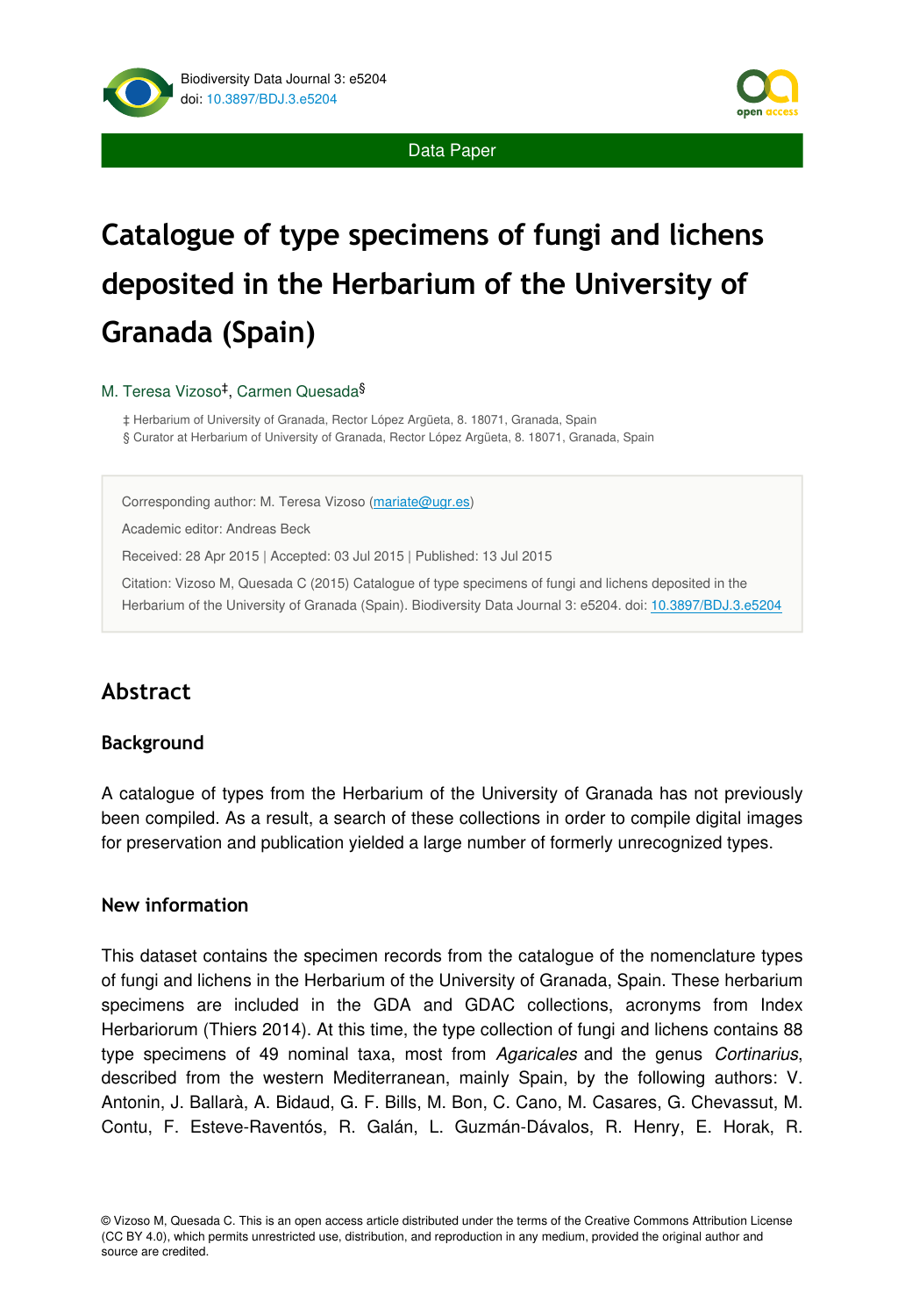Mahiques, G. Malençon, P. Moënne-Loccoz, G. Moreno, A. Ortega, F. Palazón, V.N. Suárez.-Santiago, A. Vêzda, J. Vila, and M. Villareal.

For each specimen, the locality indication, species name, observation date, collector, type status, related information, associated sequences, other catalogue numbers related to each type, and image URL are recorded. The dataset is associated with an image collection named "Colección de imágenes de los tipos nomenclaturales de hongos, líquenes, musgos y algas incluidos en el Herbario de la Universidad de Granada (GDA y GDAC)" (Vizoso and Quesada 2013) which is housed and accessible at the Global Biodiversity Information Facility in Spain (GBIF.ES) Hosting and Publishing Service "Biodiversity Image Portal of Spanish collections" and is also available at the Herbarium of University of Granada institutional web (Vizoso 2014a, Vizoso 2014b). That image collection contains 113 images, of which 56 correspond to the nomenclature types of 49 taxa (47 fungi, 2 lichens), the rest of the images in this collection correspond to documents and specimens or microscopy photographs which are included in the herbarium specimens of fungi. These complement and document the process of the typification.

## **Keywords**

Occurrence, specimen, nomenclature, type material, herbarium collection, image collection, western Mediterranean, Spain, Mycology, Fungi, Ascomycota, Basidiomycota, Glomeromycota, Lichenized Fungi, GDA, GDAC, *Cortinarius*

## **Introduction**

The Herbarium of the University of Granada combines two general collections: GDA and GDAC (Thiers 2014). The GDA was formerly the herbarium of the Pharmacy Faculty, which was created in 1852. In 1970, GDAC was created in the Science Faculty. In 2000, both herbaria were moved to the same place, forming the current Herbarium of the University of Granada. The GDAC collection was closed in 2000 with a total of 45,000 records. New materials are continuously added to the collection and registered with the GDA acronym. Currently, the GDA Herbarium has become an essential reference for studies of the flora of south-eastern Spain. Both collections, the GDA and GDAC, include specimens of vascular plants, algae, bryophytes and fungi. Vascular plants amount to 87% of the whole collection (including a 3% of pteridophytes) and the rest of the groups (algae, bryophytes, fungi and lichens) 13% (including a 9% in the GDAC and 4% in the GDA). Over 50% of all vascular-plant specimens are in the GDA collection, which continues to grow, and the rest belongs to the GDAC. Conversely, over 69% of the algae, bryophytes and fungi come from the GDAC. Within this group, the fungus (51%), lichen (25%, completely within the GDA) and moss (18%) collections have special significance. The remaining specimens correspond to algae and liverworts. Geographically, the country with the most specimens is Spain (94%), followed by Morocco (3.5%) and Portugal (1.5%). Within Spain, the largest portion is from Andalusia (82%) which in turn includes samples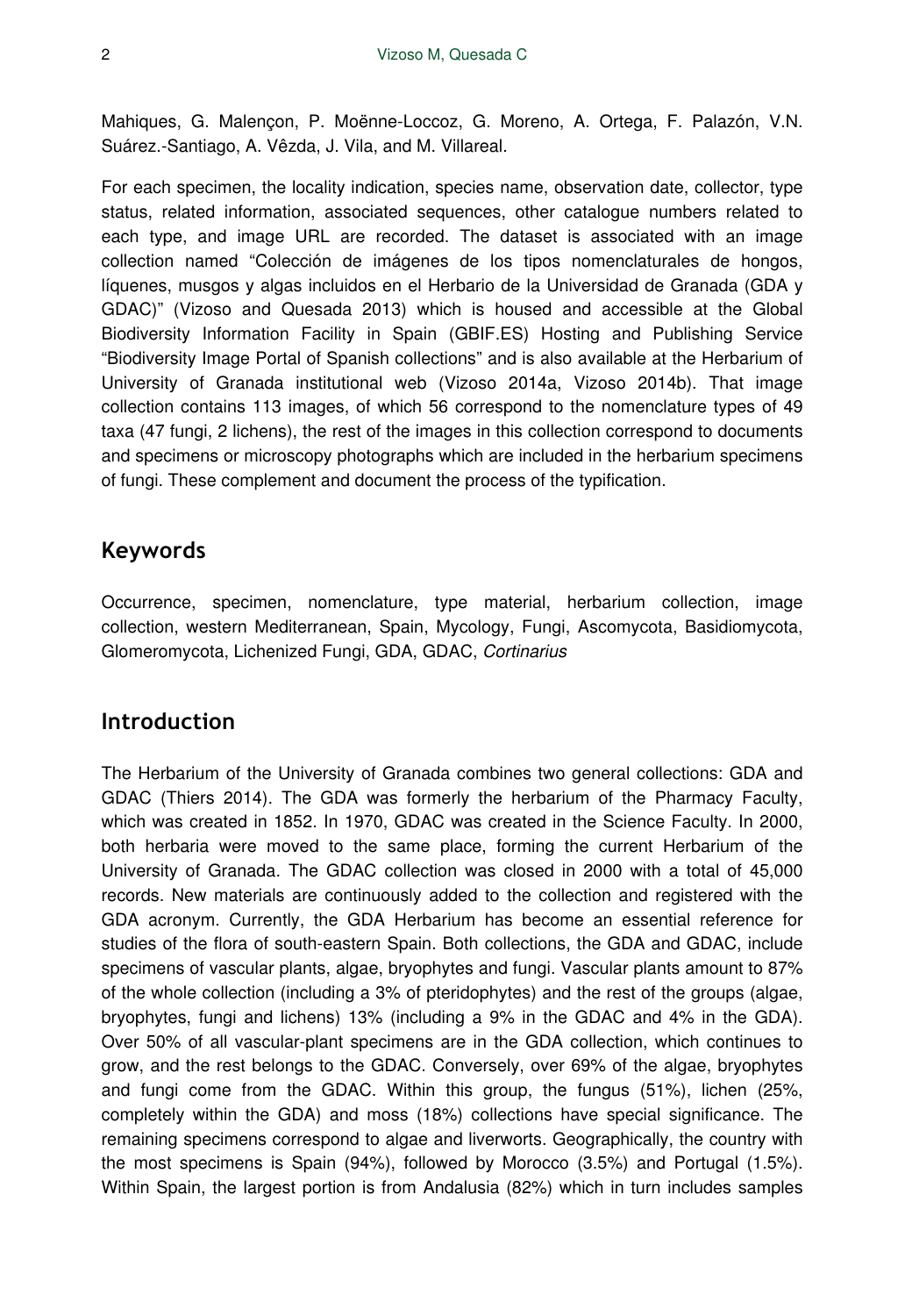from Granada (68%), Almeria (11%), Jaen (7%), Malaga (6%), and other Andalusian provinces, confirming the value of our Herbarium as a reference for studying the flora from eastern Andalusia.

## **General description**

**Purpose:** Since the unification of the GDA and GDAC collections, many tasks have been accomplished. These include a complete review of all materials, recovery and incorporation of unregistered materials, updating curatorial methods and, even more important, the computerization of the entire collection. More recently, the Herbarium of the University of Granada has developed several projects to digitalize images of high-priority specimens in order to preserve them and make them available on Internet. As a result of the reviewing process, many types that had not previously been compiled were detected. In addition, the catalogues of type specimens of different groups of the Herbarium of the University of Granada have been compiled, published, and made accessible on Internet through the "Biodiversity Image Portal of Spanish collections" at the Global Biodiversity Information Facility in Spain (GBIF.ES) Hosting and Publishing Service and at the Herbarium of the University of Granada institutional web. The catalogue of type specimens of fungi and lichens has been one of the first published on the GBIF.ES Integrated Publishing Toolkit (IPT) (GBIF.ES 2012). This dataset is the most important part of the image collection "Colección de imágenes de los tipos nomenclaturales de hongos, líquenes, musgos y algas incluidos en el Herbario de la Universidad de Granada (GDA y GDAC)" (Vizoso and Quesada 2013) published in GBIF.ES and "Tipos nomenclaturales de hongos" (Vizoso 2014a) and "Tipos nomenclaturales de líquenes" (Vizoso 2014b) available on the Herbarium of University of Granada institutional web site.

## **Project description**

**Title:** Towards a digital image collection of the Herbarium of the University of Granada

#### **Personel:** M.Teresa Vizoso

**Study area description:** The application of new technologies in the field of natural-history collections is enabling herbaria not only to manage their collections more effectively but also to provide access to a large volume of biodiversity information through computerization and the creation of a specimen database. After this step, databases can enrich their contents by digitizing images associated with high-priority specimens such as nomenclatural types. This represents a major advance in the preservation of sensitive materials. For example, the risk of damage involved in consulting and sending sensitive material is minimized. It is also vital in terms of enhancing information and reaching out to wider audiences at multiple levels, since, at the database level, database records can have links to the associated image (Häuser et al. 2005). At a more general level, institutional, national (e.g. GBIF.ES) or global (e.g., Encyclopedia of Life) species catalogues can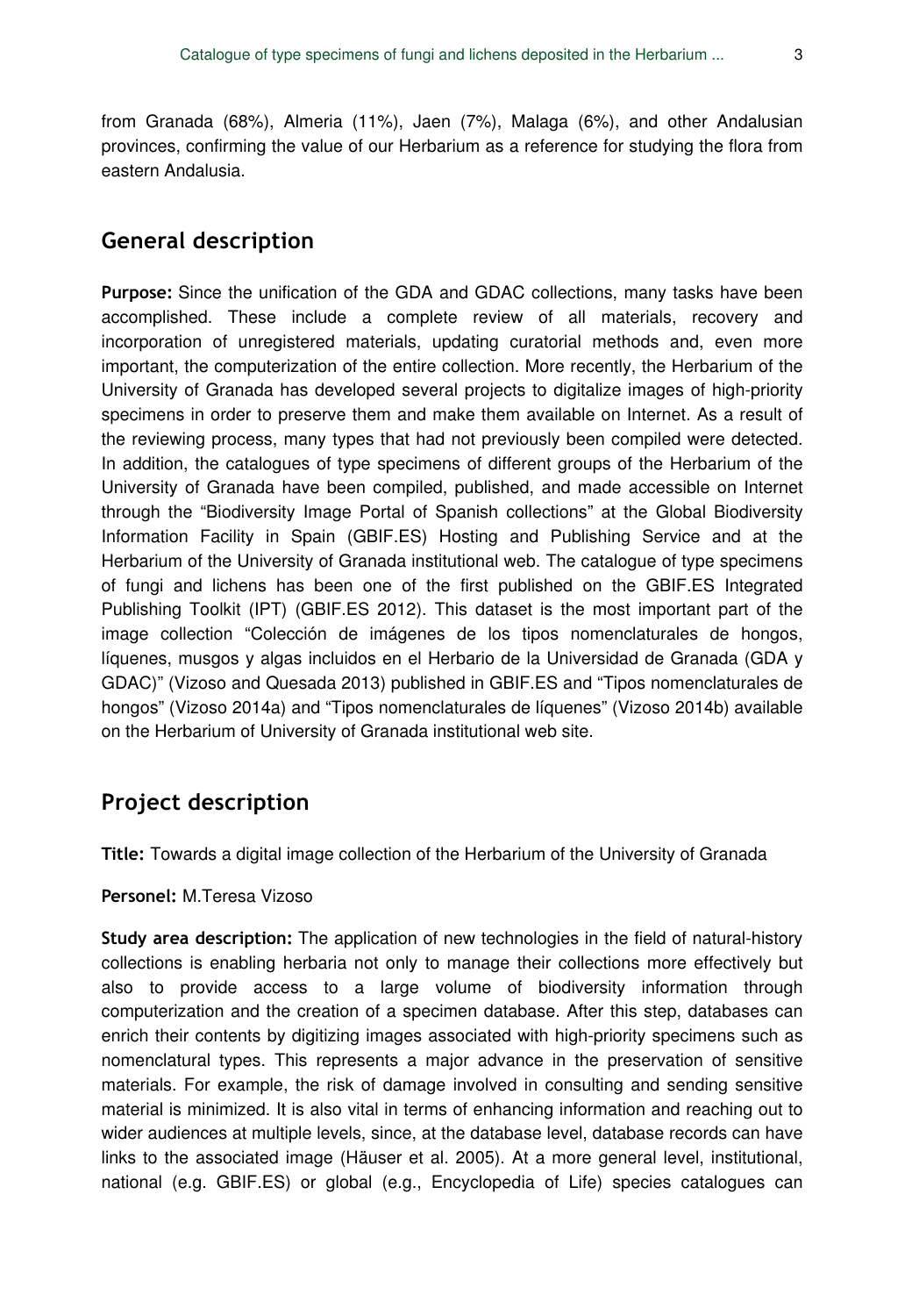combine this information with their own and provide it to multiple audiences. In this project, the GDA Herbarium has sought to respond mainly to the increasing demand for the use of the images in order to preserve sensitive material. The herbarium started to generate digital images of three of its most sensitive collections: nomenclatural types, the historical collection of Amo y Mora (1852) (the oldest collection of this herbarium) and other digital images of sheets from 200 Andalusian singular taxa that illustrated the "Singular Flora from Andalusia" species portal, also developed by the herbarium. The techniques that allow the incorporation, operation, and management of new digital-image collections, as well as those which facilitate its accessibility via Internet have also been implemented.

**Design description:** The main objective was to ensure the preservation of sensitive material of the University of Granada Herbarium by implementing high-quality curatorial standards as well as to generate, manage, and disseminate the associated data in digital formats. This was achieved by:

- Creating and making available on Internet an image collection of singular taxa from Andalusia that meets the needs of researchers, managers, and the general public.
- Obtaining a detailed report on the number, location, and treatment of nomenclatural types in the University of Granada Herbarium in order to perform a databasecleaning process and to complete the curatorial management of this sensitive material.
- Compiling a collection of electronic publications (protologues) that support the study of nomenclatural types and improves accessibility and service that the University of Granada Herbarium offers to researchers.
- Ensuring the preservation of the historic collection of Amo y Mora (the oldest collection of this herbarium, started in 1852 by M. Amo y Mora) by fully digitizing it and publishing it online.

**Funding:** The Herbarium of the University of Granada is part of the research group called "The Herbarium of the University of Granada as a Source for Taxonomic, Environmental and Biodiversity Studies" (group code: 288RNM) which is one the Research and Technological Development groups from Regional Government of Andalusia (Junta de Andalucía), Spain. The funds were provided by the Technical Support Program, under the Scientific-Technological Infrastructure modality of the Ministry of Science and Innovation of Spanish Goverment and the University of Granada. The project was undertaken from February 2010 to July 2013.

## **Sampling methods**

**Study extent:** This study includes fungus and lichen collections. The fungus collection of the herbarium comes from two herbaria, one of which originated at the Pharmacy Faculty (GDA) and the other at the Science Faculty (GDAC). In the year 2000, the two herbaria were joined. The Herbarium of the University of Granada (GDA) maintains both sections and, although both collections retain their individuality, new materials are added only to the GDA collection. Currently, the overall fungus collection comprises 7244 specimens derived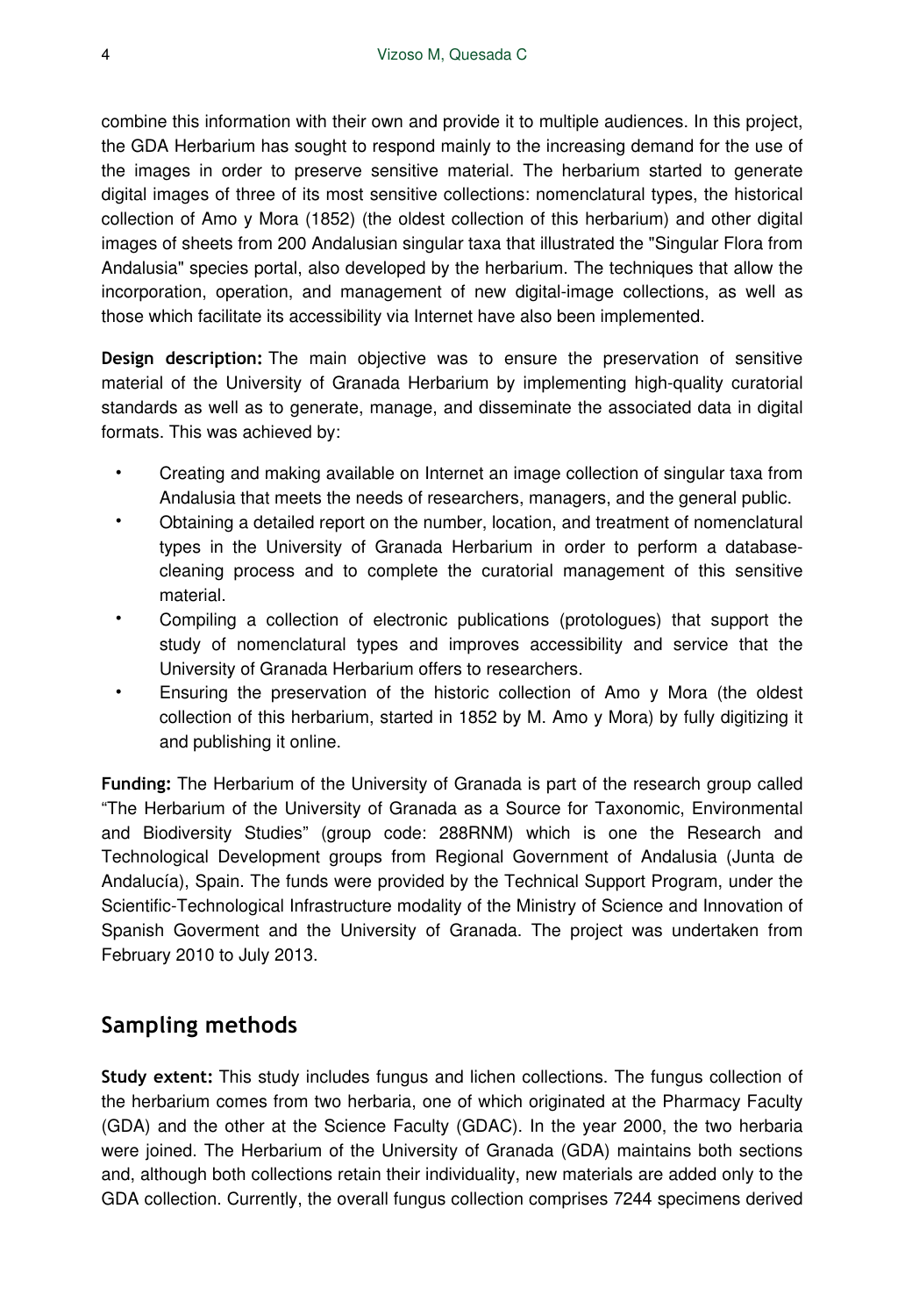mostly from research conducted by Dr Antonio Ortega. Some 97% of the specimens come from Spain, followed by just under 2% that correspond mostly to exsiccate Uredineen Sydow (1874-1889) of a collection of *Uredinales*, *Ustilaginales*, and *Erysiphales*, most from Germany and a small portion from other countries such as Hungary, Austria, and Sweden. There is also a small number from Portugal and other Mediterranean countries such as France and Italy as well as minor samples from northern Morocco, Algeria, and Tunisia.

The lichen collection has 3300 specimens, which come exclusively from the herbarium of the Pharmacy Faculty (GDA). This collection started in 1980 with materials that came from the research of Dr Manuel Casares and is subsequently enriched with exsiccate exchange with other institutions. Of this collection, 93% comes from Spain, 75% of which were collected in the south-eastern provinces of Granada, Alicante, Almeria, and Jaen. Other well-represented areas include the south-western provinces of Huelva and Cadiz, central provinces of Madrid, Salamanca, and the north-eastern provinces of Tarragona and Zaragoza. We also found a small representation from Morocco (3.3%) and the rest from Austria, Brazil, Georgia, and the Czech Republic.

**Sampling description:** The fungus collection has been fully computerized and approximately 50% of the lichen collection has also been. Therefore, developing a complete catalogue involved three kinds of type specimens, namely those that: 1) already have a record in the databases; 2) specimens not recorded as a type in the databases but have been identified as such in the collection; and 3) type specimens not recorded in the databases nor identified or treated as such in the collection. For the first kind, quality control was carried out (see next section). For the second kind of type specimens, the literature from the two main researchers and collectors was reviewed. This led to the identification of type specimens that were not included in the databases and were either identified as such in the collection (case 2) or had not been identified as such (case 3). The review of the literature of these authors provided new data to both the collection and the associated databases. All type specimens are now registered in the GDA-GDAC Fungus and Lichen collections and in some cases another number from other herbaria has been included in RelatedInformation or OtherCatalogNumber fields from DarwinCore standard (Wieczorek et al. 2009). This information was provided by gifts and duplicate materials from AH, F, CFB herbaria (Index Herbariorum) and personal herbaria of M. Bon (M.B.) and G. Chevassut (Chev.).

**Quality control:** The consistency of data on type-specimen records was verified by comparisons with the information in original publications of the corresponding new species. When some information items such as geographical coordinates, altitude, or identifiers of genetic sequence associated data had not been included in the herbarium database and these data were available in the protologue, they were included in this dataset. The consigned data refer to the original identification for which the nomenclatural type from the taxon name was given. When the nomenclatural type was not recorded as such in the herbarium but was found after searching and reviewing the relevant literature, a revision tag was included in the specimen record. This tag specifies the type status, name, and site where it was validly published and the author who documented it. These data have also been computerized. DARWIN TEST (Ortega-Maqueda and Pando 2008) is the software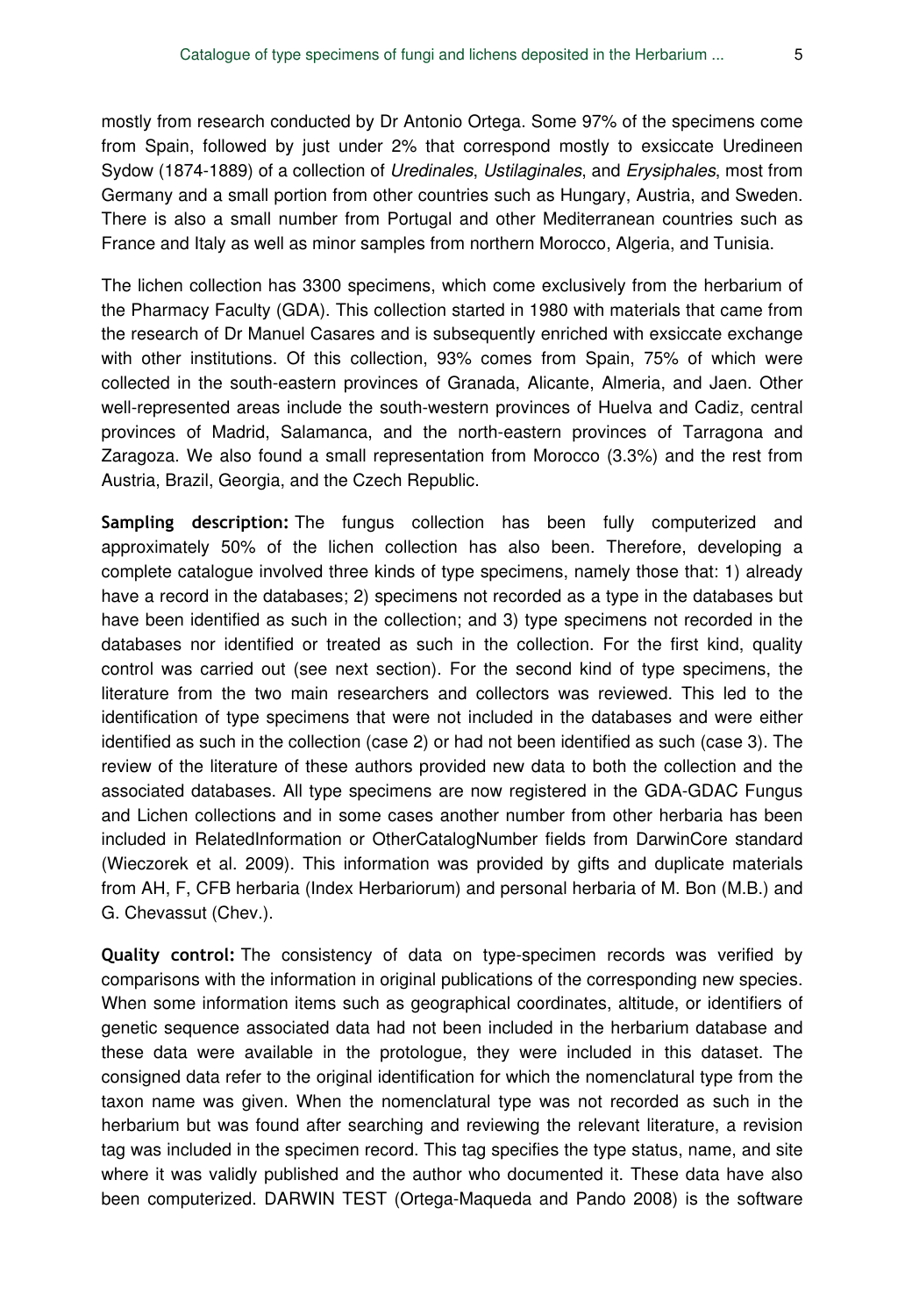application used to validate and check records from tables in a Darwincore format before exporting database to a Darwin Core Archive file. DARWIN TEST has been used to check scientific names against the Scientific Names table from Species 2000 (Species2000 2015), to convert coordinates from UTM to decimal degrees which are used in the Darwincore format and to detect anomalous ASCII characters. Once checked and corrected, these records were exported as a Darwin Core Archive file which was uploaded to the IPT (Integrated Publishing Toolkit) hosted by GBIF.ES (GBIF.ES 2012). The metadata from the dataset have been completed directly in the IPT.

**Step description:** First of all, a query was made to each of the two herbarium databases on nomenclatural types of the fungus and lichen collections. The first database (fungi) is managed with the BIOMEN software application (Delgado et al. 2005), and the second with HERBAR (Pando et al. 1994-2010). Thus the results of the queries were compared with the label information for the type specimens in the Herbarium collection. Three kinds of errors were detected and corrected: first, typographical errors; second, records erroneously described as types; and third, omissions in the database, i.e. types that should have been recorded as such. Publications on the description of new species made by Dr Ortega and Dr Casares, the main collectors and researchers of these collections, were reviewed. After this review, 5 holotypes, 1 isotype, 1 neotype, 1 epitype and 33 paratypes that had not been recorded as types nor had received the appropriate physical curation treatment were detected. After the database update with the inclusion of new types obtained from reviewed publications and data cleaning, the collection corresponding to this dataset was obtained by consulting the database again. Data resulting from this query were manually converted to DarwinCore format. Then, the resulting DarwinCore records were completed by adding the ImageURL and TypeStatus fields, after which it was validated with the DARWIN TEST tool (Ortega-Maqueda and Pando 2008). Finally the DarwinCore Archive was generated to incorporate the metadata in this file and published it on the GBIF.ES Integrated Publishing Toolkit (IPT).

In an effort to fill out the ImageURL field in the step described above, the following steps were taken: after the catalogue of types of fungi and lichens were obtained, all specimens were checked for appropriate physical curation treatment (placed in a type cover, by convention red, to indicate the presence of type specimens and to ensure better protection). Then, digital images of the nomenclatural type and documents included with each specimen were prepared. A Hewlett Packard Scan Jet 5300C model with a resolution of 600 dpi for specimens and 150 dpi for documents was used. After the metadata for each image was included, the corresponding tiled/pyramid TIFF was generated and uploaded at the GBIF.ES "Biodiversity Image Portal of Spanish collections" Hosting and Publishing Service. This collection is available both at "Colección de imágenes de los tipos nomenclaturales de hongos, líquenes, musgos y algas incluidos en el Herbario de la Universidad de Granada (GDA y GDAC)" [\(http://www.gbif.es/Imagenes.php#GDA-TIPOS-](http://www.gbif.es/Imagenes.php#GDA-TIPOS-CRIPTO)[CRIPTO](http://www.gbif.es/Imagenes.php#GDA-TIPOS-CRIPTO)) and also at the Herbarium of University of Granada institutional web ([http://](http://herbarium.ugr.es/pages/imagenes/tipos-nomenclaturales/tipos_hongos) [herbarium.ugr.es/pages/imagenes/tipos-nomenclaturales/tipos\\_hongos\)](http://herbarium.ugr.es/pages/imagenes/tipos-nomenclaturales/tipos_hongos).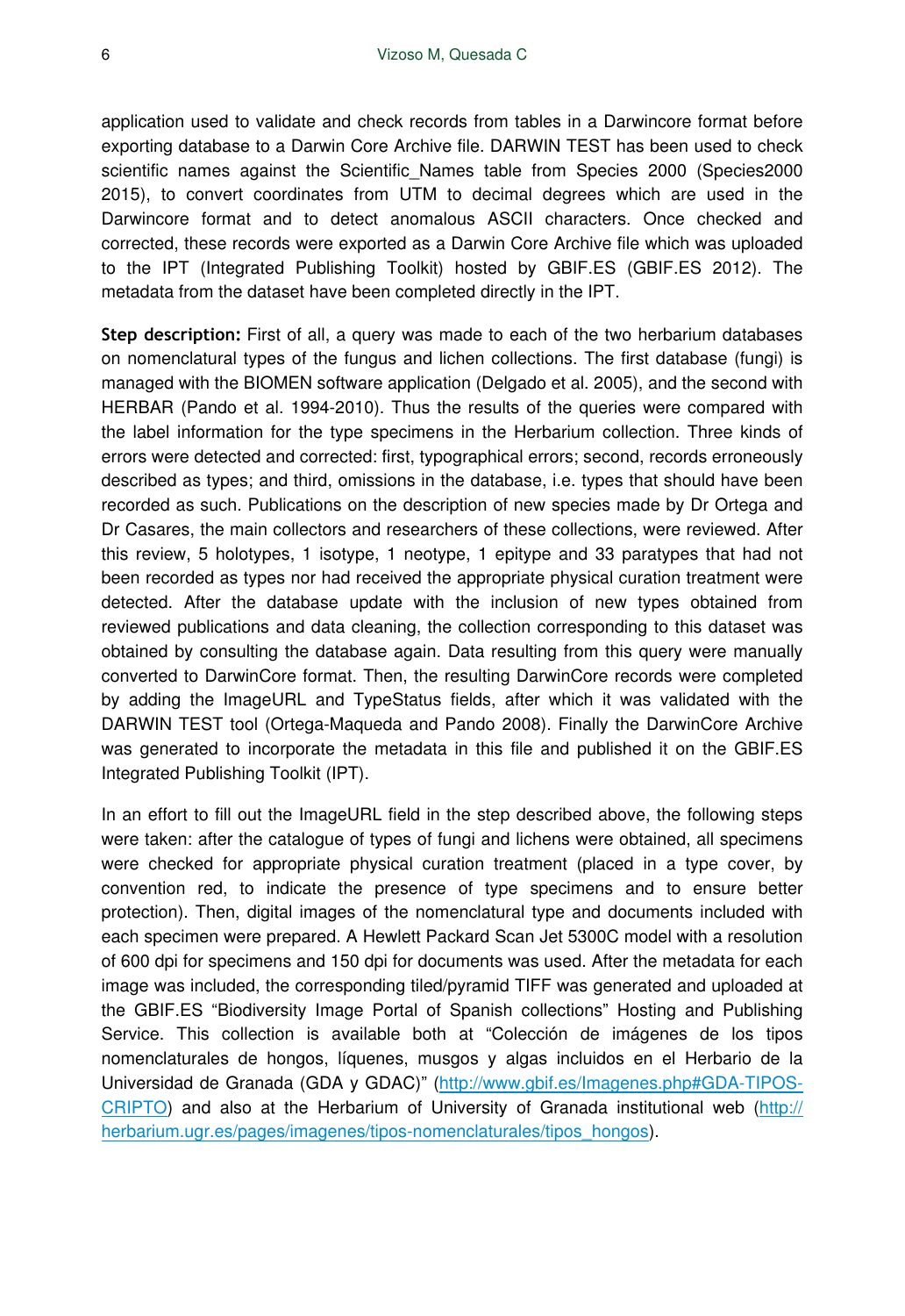## **Geographic coverage**

**Description:** In general, the distribution of the taxa in this catalogue is the western Mediterranean region. Most of the taxa are from the Iberian Peninsula (72 types records from 39 taxa) as shown in Fig. 1, smaller numbers from France (6 types from 5 taxa) and Italy (8 records from 3 taxa) and a single taxon from Morocco. Outside this general geographic distribution, there is a single taxon from Czechoslovakia with 2 records. All these type specimens from outside of Spain were gifts or exchanges from the private herbaria of Dr Ortega's French and Italian colleagues (G.Chevassut, M.Bon, P.Möenne-Loccoz, and M.Contu). Additionally, type specimens from northern and eastern Spain come from collaboration between Dr Ortega and some researchers such as J. Vila and R. Mahiques from the Societat Catalana de Micologia and Societat Micologica Valenciana, respectively. Most of the records from Spain are from Andalusia (types of 21 taxa from 39 in Spain) and within this region the greatest portion corresponds to the provinces of Granada (10 taxa), Malaga (3), Seville (3), Cadiz (2), Cordoba (1), and Almeria (1), as shown in the Fig. 1.



#### Figure 1.

Spanish provinces with the number of taxa with type specimens in the GDA Herbarium. Source: Map was taken from National Geographic Institute (IGN, Instituto Geográfico Nacional, Gobierno de España).

**Coordinates:** 33°23'60'' and 50°42'0'' Latitude; 6°30'36'' and 15°26'60'' Longitude.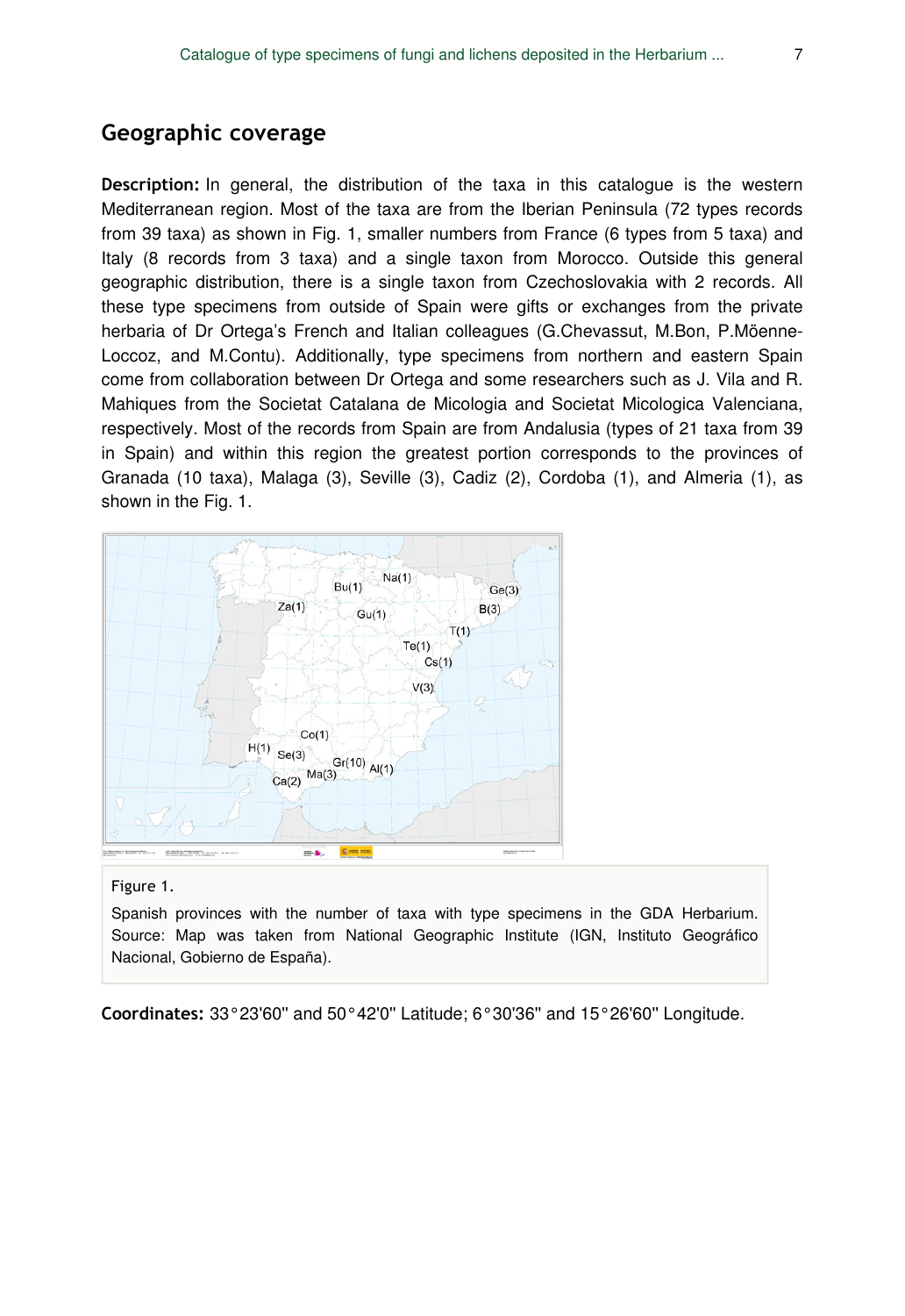## **Taxonomic coverage**

**Description:** The main taxonomic coverage of this dataset corresponds to *Basidiomycota*, which constitutes 92% of the type specimens, followed by *Ascomycota* (6%, included *Lecanorales* as lichenized fungi) and a minor record of *Glomeromycota*, as shown in the Fig. 2. *Agaricales* is the most represented order (91%) and, within this order, specimens of the genus *Cortinarius* dominate the collection (56%). Fungal diversity in the Mediterranean basin is high. Populations of taxa differing morphologically with respect to their northern vicariants are frequent. Consequently, many taxonomic proposals have been made in order to explain Mediterranean fungal variability, which is common in the case of the genus *Cortinarius* (Ortega et al. 2008). This is the result of both its overall diversity and the special interest in this genus of the late Dr Antonio Ortega, the main collector and researcher in the fungus collection. As shown in the Fig. 2, *Cortinarius* is the genus with a greater number of nomenclatural types.



Distribution of the type specimens according to the orders in which they are included. At the right, the genera from the Agaricales order according to the number of taxa with typespecimens are represented (numbers and tables included in Suppl. material 1).

Note: the terms used to complete the type status reference for this dataset are from the International Code of Nomenclature for algae, fungi, and plants (ICN) (McNeill et al. 2012) and Hawksworth (2010) for the obsolete terms which are not included in the current Code. Index Fungorum (2014) has been used to verify the currently accepted names.

Fig. 3 shows the range of the different type status of the catalogue. The highest number of records are paratypes (36) followed by holotypes (25), isotypes (18), clastotypes (5 fragments from holotypes, one from neotype), and a single neotype, epitype and topotype.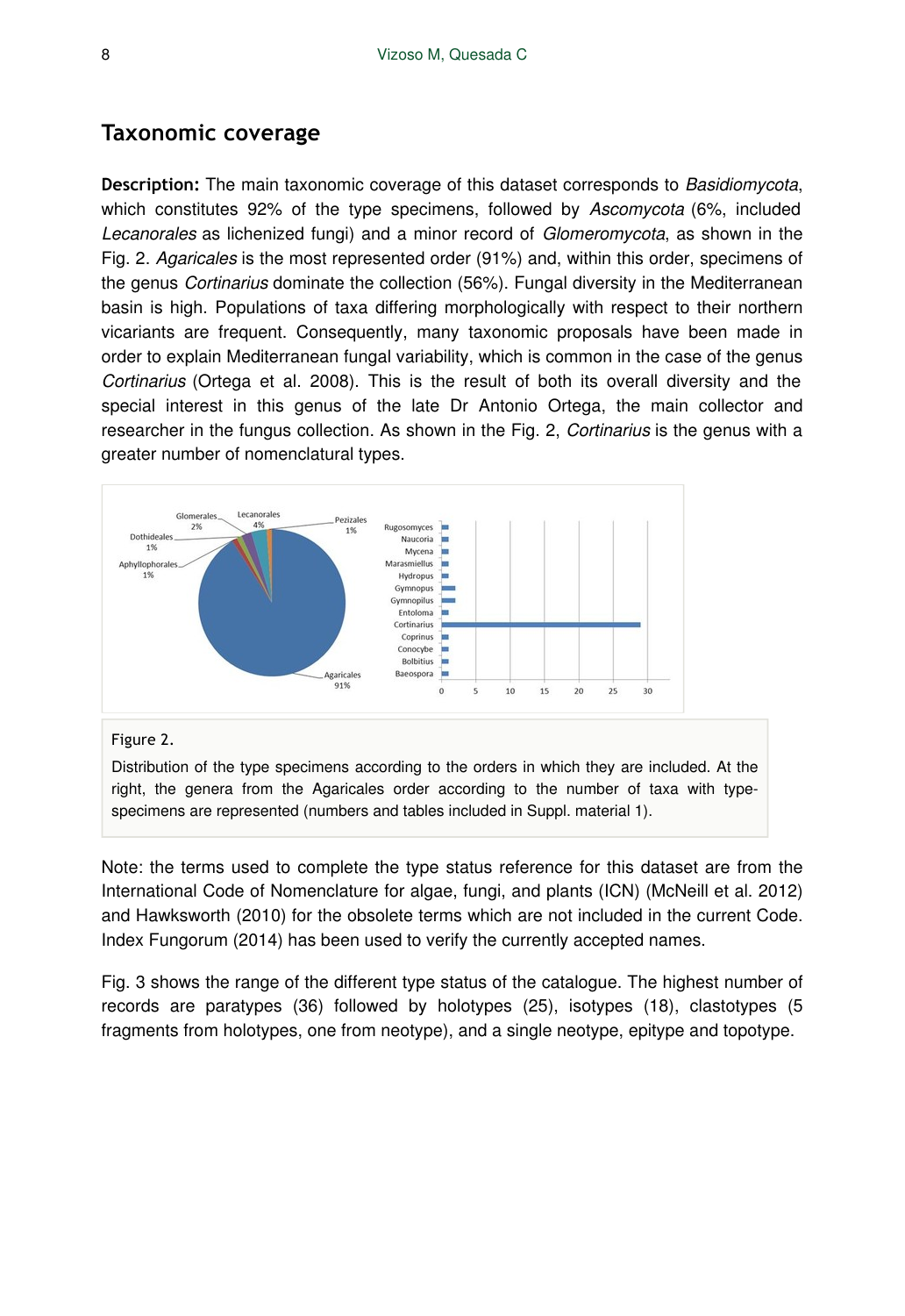

#### Distribution of herbarium type-specimens according to type status (Suppl. material 1).

Of the 49 taxa, 34 are accepted in their original position (marked by an asterisk\* in the taxonomic ranks) and four had already been combined into other genera: *Sarcodon mediterraneus* A.Ortega & Contu to *Beenakia*, *Rugosomyces pudicus* Bon & Contu to *Calocybe*, *Glomus custos* C. Cano & Dalpé to *Rhizophagus*, and *Bacidia subtilis* Vêzda to *Fellhanera*. One proved to be a synonym of a previously described species (*Cortinarius haasii* var. *quercus-ilicicola* A.Ortega, Suár.-Sant. & J.D.Reyes of *Cortinarius callochrous* (Pers.) Gray), another has been combined into a supraspecific rank (*Gymnopus dryophilus* var. *lanipes* (Malençon & Bertault) A.Ortega, Antonín & Esteve-Rav.), and the rest (9) have not been accepted into the proposed infraspecific rank (variety and one form): *Conocybe arrhenii* var. *squamosipes* A.Ortega & Esteve-Rav., *Cortinarius assiduus* var. *plesiocistus* A.Ortega, Vila & Bidaud, *Cortinarius caesiostramineus* var. *cadinanos-aguirrei* Moënne-Locc. & A.Ortega, *Cortinarius caerulescens* var. *praetermissus* (Bergeron ex Reumaux) A.Ortega & Moënne-Locc., *Cortinarius vernus* var. *nevadavernus* Suár.-Sant. & A.Ortega, *Entoloma griseocyaneum* var. *glyciosmus* Esteve-Rav. & A.Ortega, *Hydropus floccipes* var. *luteipes* A.Ortega & M.Zea, *Marasmiellus virgatocutis* var. *parvisporus* Esteve-Rav. & A.Ortega, *Baeospora myosura* f. *xeruloides* A.Ortega & Esteve-Rav.

#### **Taxa included:**

| Rank    | <b>Scientific Name</b> |
|---------|------------------------|
| kingdom | Fungi                  |
| phylum  | Basidiomycota          |
| phylum  | Ascomycota             |
| phylum  | Glomeromycota          |
| order   | Agaricales             |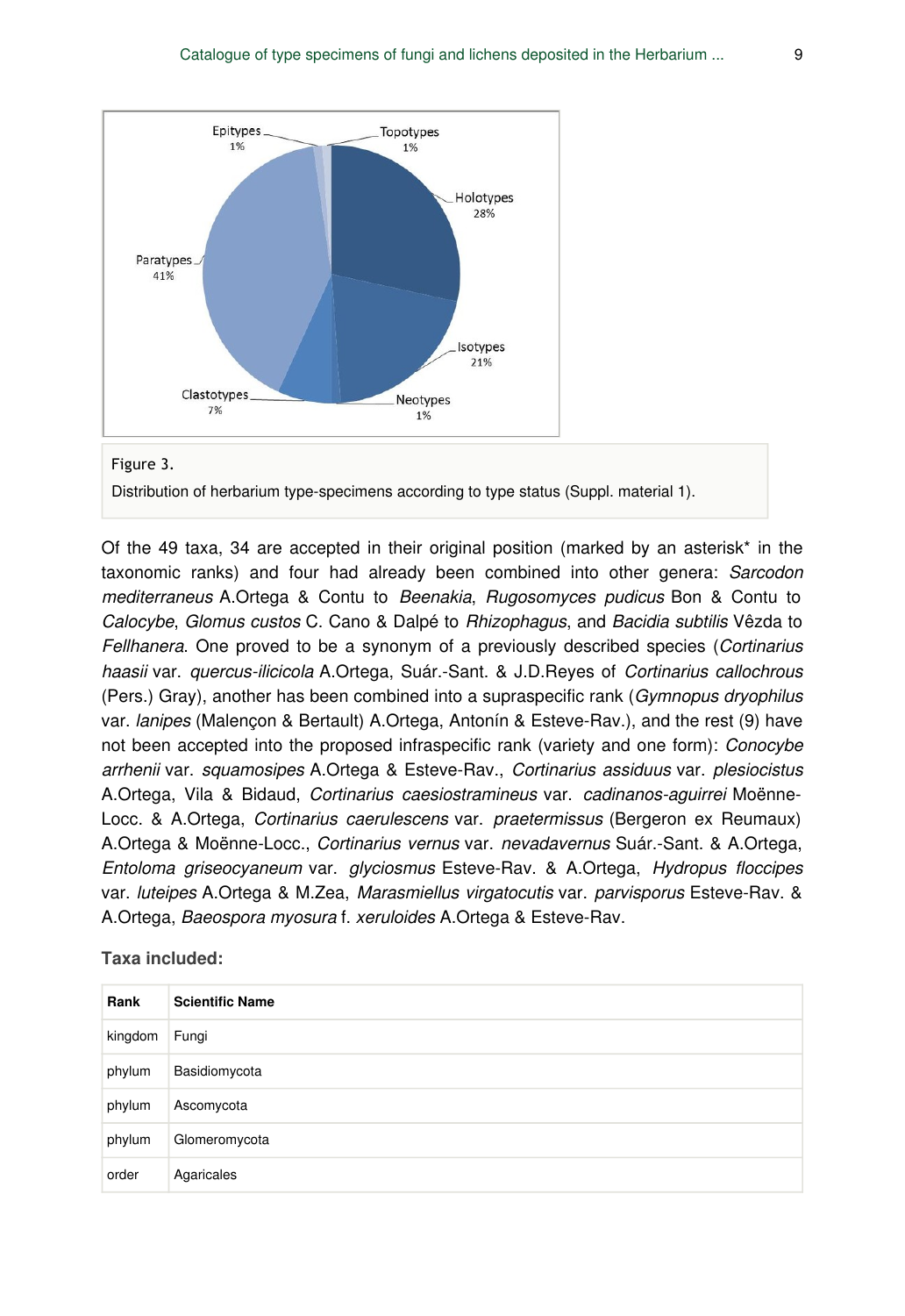| order   | Aphyllophorales                                              |
|---------|--------------------------------------------------------------|
| order   | Dothideales                                                  |
| order   | Glomerales                                                   |
| order   | Lecanorales                                                  |
| genus   | Bacidia                                                      |
| genus   | Baeospora                                                    |
| order   | Pezizales                                                    |
| genus   | <b>Bolbitius</b>                                             |
| genus   | Conocybe                                                     |
| genus   | Coprinus                                                     |
| genus   | Cortinarius                                                  |
| genus   | Entoloma                                                     |
| genus   | Glomus                                                       |
| genus   | Gymnopilus                                                   |
| genus   | Gymnopus                                                     |
| genus   | Hydropus                                                     |
| genus   | Kabatiella                                                   |
| genus   | Lecidea                                                      |
| genus   | Marasmiellus                                                 |
| genus   | Mycena                                                       |
| genus   | Naucoria                                                     |
| genus   | Rugosomyces                                                  |
| genus   | Sarcodon                                                     |
| genus   | Trichophaea                                                  |
| species | Bacidia subtilis Vêzda                                       |
| species | *Bolbitius elegans E.Horak, G.Moreno, A.Ortega & Esteve-Rav. |
| species | *Coprinus alcobae A.Ortega                                   |
| species | *Cortinarius acutopholiotoides Palazón & Mahiques            |
| species | *Cortinarius assiduus Mahiques, A.Ortega & Bidaud            |
| species | *Cortinarius aureocistophilus Vila, Contu & Llimona          |
| species | *Cortinarius ayanamii A.Ortega, Vila, Bidaud & Llimona       |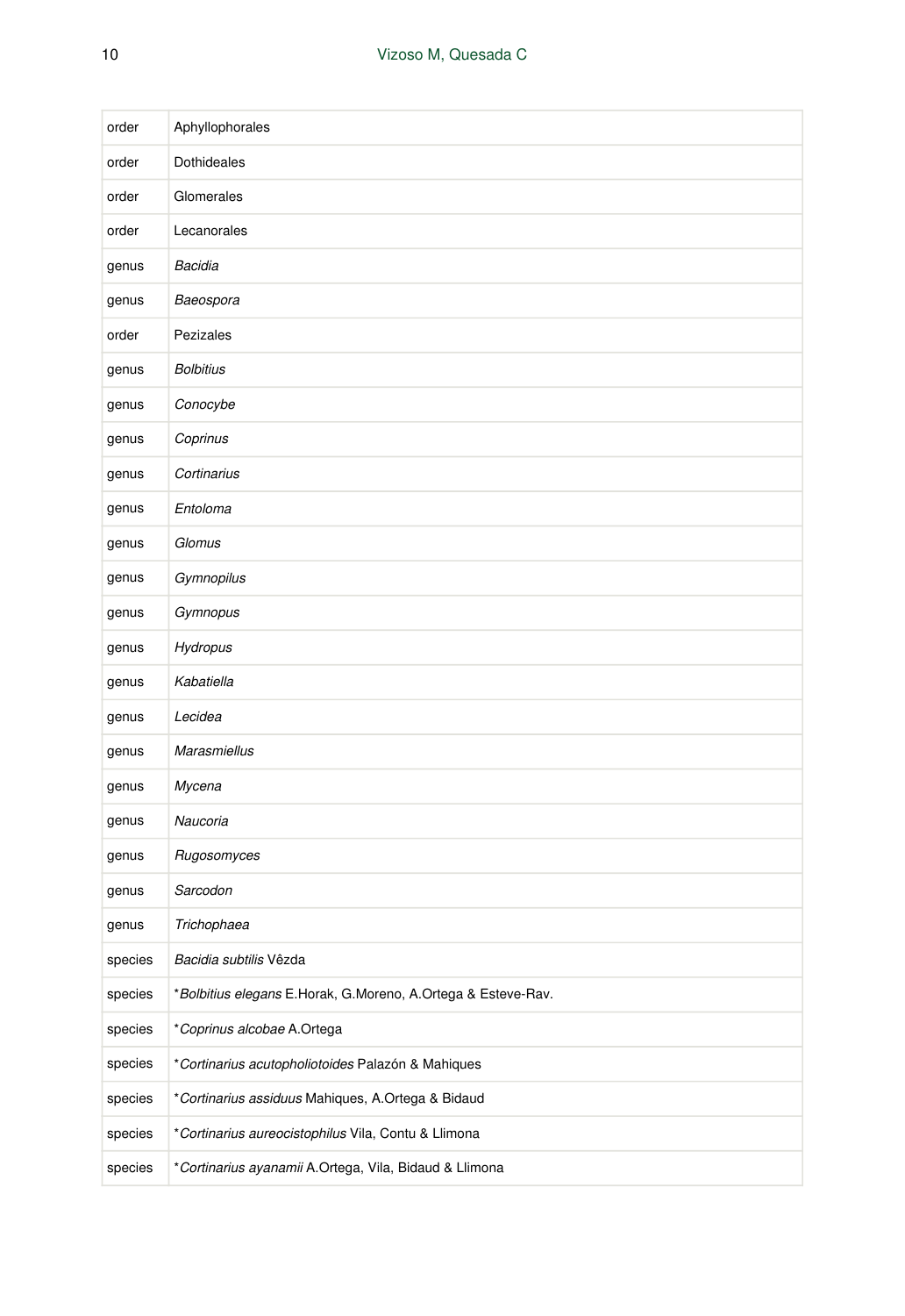| species | *Cortinarius benovairensis Mahiques                                         |
|---------|-----------------------------------------------------------------------------|
| species | *Cortinarius bombycinus Mahiques & Burguete                                 |
| species | *Cortinarius castaneoduracinus Chevassut & Rob. Henry                       |
| species | *Cortinarius castaneolens Chevassut & Rob. Henry                            |
| species | *Cortinarius cistohelvelloides Bon                                          |
| species | *Cortinarius cistovelatus Vila, A.Ortega & Bidaud                           |
| species | *Cortinarius conico-obtusarum A.Ortega & Chevassut                          |
| species | *Cortinarius contui Rob. Henry & Contu                                      |
| species | *Cortinarius crustulinus Malençon                                           |
| species | *Cortinarius decipiens (Pers.) Fr.                                          |
| species | *Cortinarius diabolicoides Moënne-Locc. & Reumaux                           |
| species | *Cortinarius erythrofuscus Mahiques & A.Ortega                              |
| species | *Cortinarius inusitatus A.Ortega, Bidaud, Suár.-Sant. & Vila                |
| species | * <i>Cortinarius mahiquesii</i> Vila, A.Ortega & Suár.-Sant.                |
| species | *Cortinarius murellensis Cors. Gut., Ballarà, Cadiñanos, Palazón & Mahiques |
| species | *Cortinarius ortovernus Ballarà & Mahiques                                  |
| species | *Cortinarius viscidoamarus A.Ortega & Suár.-Sant.                           |
| species | *Cortinarius xanthosarx Vila, A.Ortega, Bidaud & Suár.-Sant.                |
| species | *Cortinarius xerophilus Contu & Rob. Henry                                  |
| species | Glomus custos C. Cano & Dalpé                                               |
| species | *Gymnopilus arenophilus A. Ortega & Esteve Rav.                             |
| species | *Gymnopilus maritimus Contu, Guzm.-Dáv., A.Ortega & Vizzini                 |
| species | *Gymnopus pubipes Antonín, A. Ortega & Esteve-Rav.                          |
| species | *Kabatiella bupleuri Bills                                                  |
| species | *Lecidea circinarioides Casares & Hafellner                                 |
| species | *Mycena dunicola M. Villarreal, Esteve-Rav., Barrasa & A.Ortega             |
| species | *Naucoria decolorata Malençon ex R.Galán, G.Moreno & A.Ortega               |
| species | Rugosomyces pudicus Bon & Contu                                             |
| species | Sarcodon mediterraneus A.Ortega & Contu                                     |
| variety | Conocybe arrhenii var. squamosipes A.Ortega & Esteve-Rav.                   |
| variety | Cortinarius assiduus var. plesiocistus A.Ortega, Vila & Bidaud              |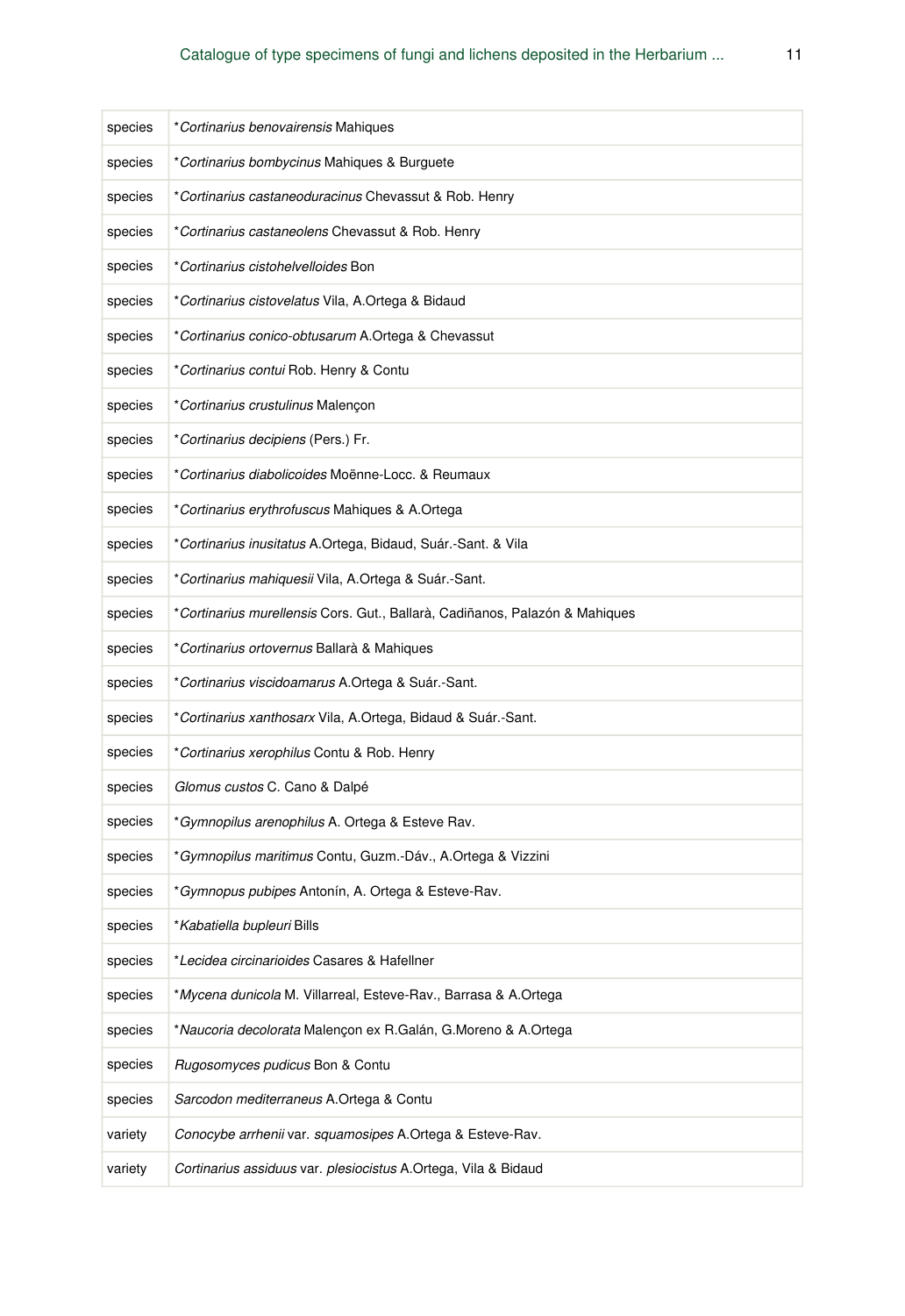#### 12 Vizoso M, Quesada C

| variety | Cortinarius caerulescens var. praetermissus (Bergeron ex Reumaux) A.Ortega & Moënne-Locc. |
|---------|-------------------------------------------------------------------------------------------|
| variety | Cortinarius caesiostramineus var. cadinanos-aguirrei Moënne-Locc. & A.Ortega              |
| variety | *Cortinarius croceocaeruleus var. meridionalis Bidaud, A.Ortega & Mahiques                |
| variety | Cortinarius haasii var. quercus-ilicicola A. Ortega, Suár.-Sant. & J.D. Reves             |
| variety | Cortinarius vernus var. nevadavernus Suár.-Sant. & A.Ortega                               |
| variety | Entoloma griseocyaneum var. glyciosmus Esteve-Rav. & A.Ortega                             |
| variety | Gymnopus dryophilus var. lanipes (Malencon & Bertault) A.Ortega, Antonín & Esteve-Rav.    |
| variety | Hydropus floccipes var. luteipes A.Ortega & M.Zea                                         |
| variety | Marasmiellus virgatocutis var. parvisporus Esteve-Rav. & A.Ortega                         |
| variety | *Trichophaea fuscoatra var. punctata Malencon                                             |
| form    | Baeospora myosura f. xeruloides A.Ortega & Esteve-Rav.                                    |

## **Temporal coverage**

**Data range:** 1943 10 27 - 2011 5 03.

**Notes:** Although the temporal coverage started in 1943, this was a gift and another from 1960 was a single type-specimen included in an exsiccate exchange of lichens. In fact, this collection was started in the mid 1970s and most of the type-specimens were described from 1999 to 2011 (57 type-specimens of 88).

## **Collection data**

**Collection name:** Fungi

**Collection identifier:** 9b8b659f-8470-4445-926c-8b3f2bc32415

#### **Parent collection identifier:** GDA-GDAC

#### **Specimen preservation method:** Dried

**Curatorial unit:** Curatorial unit: 88 with an uncertainty of 0 (specimens); curatorial unit: 49 with an uncertainty of 0 (species); curatorial unit: 19 with an uncertainty of 0 (genera); curatorial unit: 6 with an uncertainty of 0 (order)

## **Usage rights**

**Use license:** Оpen Data Commons Open Database License (ODbL)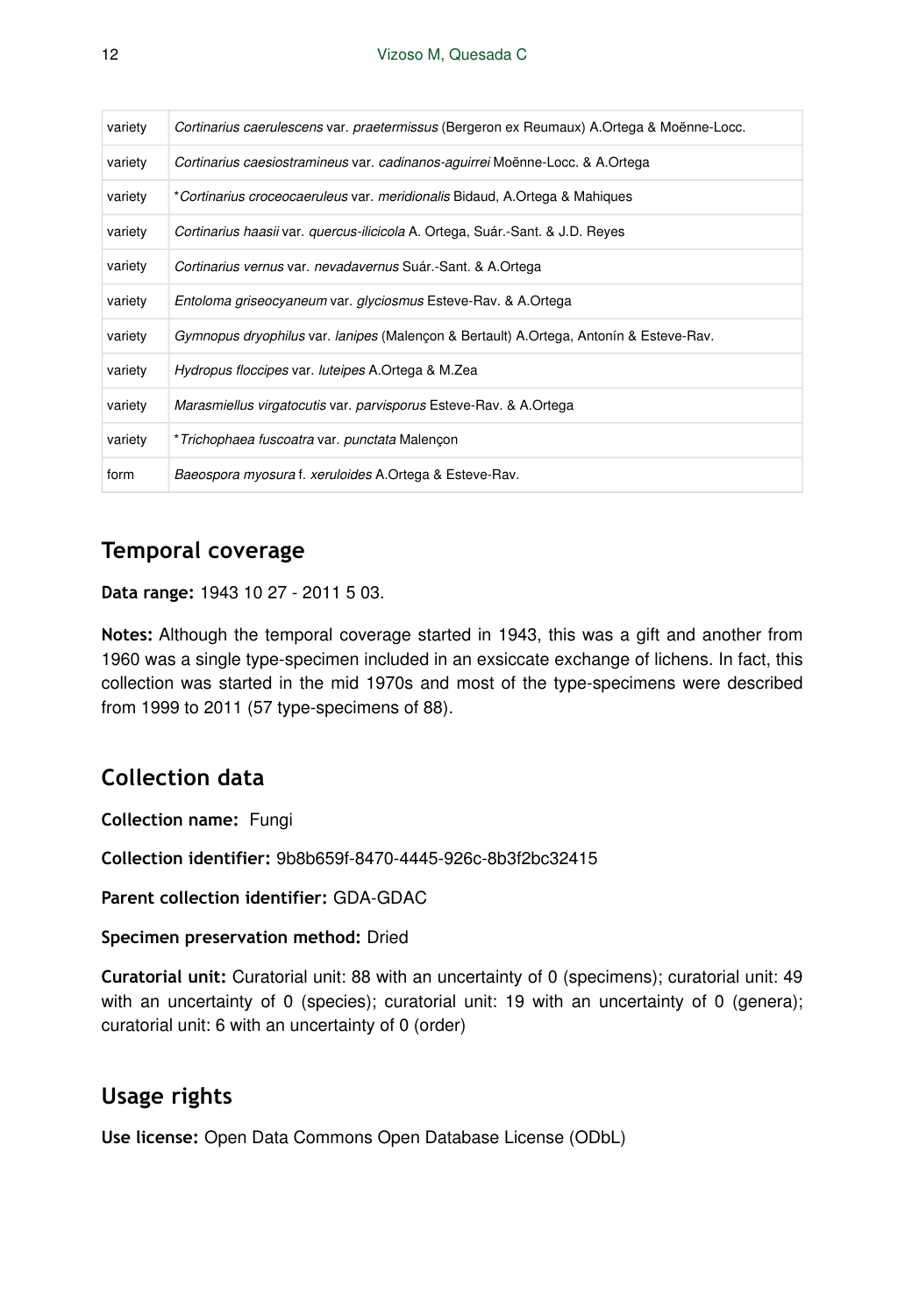### **Data resources**

**Data package title:** Darwin Core Archive Catalogue of type specimens of fungi and lichens deposited in the Herbarium of the University of Granada (Spain)

**Resource link:** <http://www.gbif.es:8080/ipt/archive.do?r=gda-fungi-tipos>

**Alternative identifiers:** 7ac0504d-0230-4029-afbe-04657ae47c48

#### **Number of data sets:** 1

**Data set name:** dwca-gda-tipos-fungi

**Character set:** UTF-8

**Download URL:** <http://www.gbif.org/dataset/7ac0504d-0230-4029-afbe-04657ae47c48>

**Data format:** Darwin Core Archive format

**Data format version:** 1.0

**Description:** This dataset contains the specimen records from the catalogue of the nomenclature types of fungi and lichens in the Herbarium of the University of Granada, Spain (GDA-GDAC). It contains 88 type material of 49 nominal taxa, most from *Agaricales* and the genus *Cortinarius*, described from the western Mediterranean, mainly Spain. For each specimen, locality indication, species name, observation date, collector, type status, related information, associated sequences, other catalogue numbers related to each type, and image URL are recorded. The dataset is associated with an image collection.

| Column label      | <b>Column description</b>                                                                                                                                                                                                                                                                     |
|-------------------|-----------------------------------------------------------------------------------------------------------------------------------------------------------------------------------------------------------------------------------------------------------------------------------------------|
| dateModified      | Date on which the resource was changed.                                                                                                                                                                                                                                                       |
| language          | A language of the resource.                                                                                                                                                                                                                                                                   |
| institutionCode   | The name (or acronym) in use by the institution having custody of the object<br>(s) or information referred to in the record.                                                                                                                                                                 |
| colletionCode     | The name, acronym, coden, or initialism identifying the collection or data set<br>from which the record was derived.                                                                                                                                                                          |
| basisOfRecord     | The specific nature of the data record.                                                                                                                                                                                                                                                       |
| occurrenceID      | An identifier for the Occurrence (as opposed to a particular digital record of<br>the occurrence). In the absence of a persistent global unique identifier,<br>construct one from a combination of identifiers in the record that will most<br>closely make the occurrenceID globally unique. |
| catalogNumber     | An identifier (preferably unique) for the record within the data set or collection.                                                                                                                                                                                                           |
| occurrenceRemarks | Comments or notes about the Occurrence.                                                                                                                                                                                                                                                       |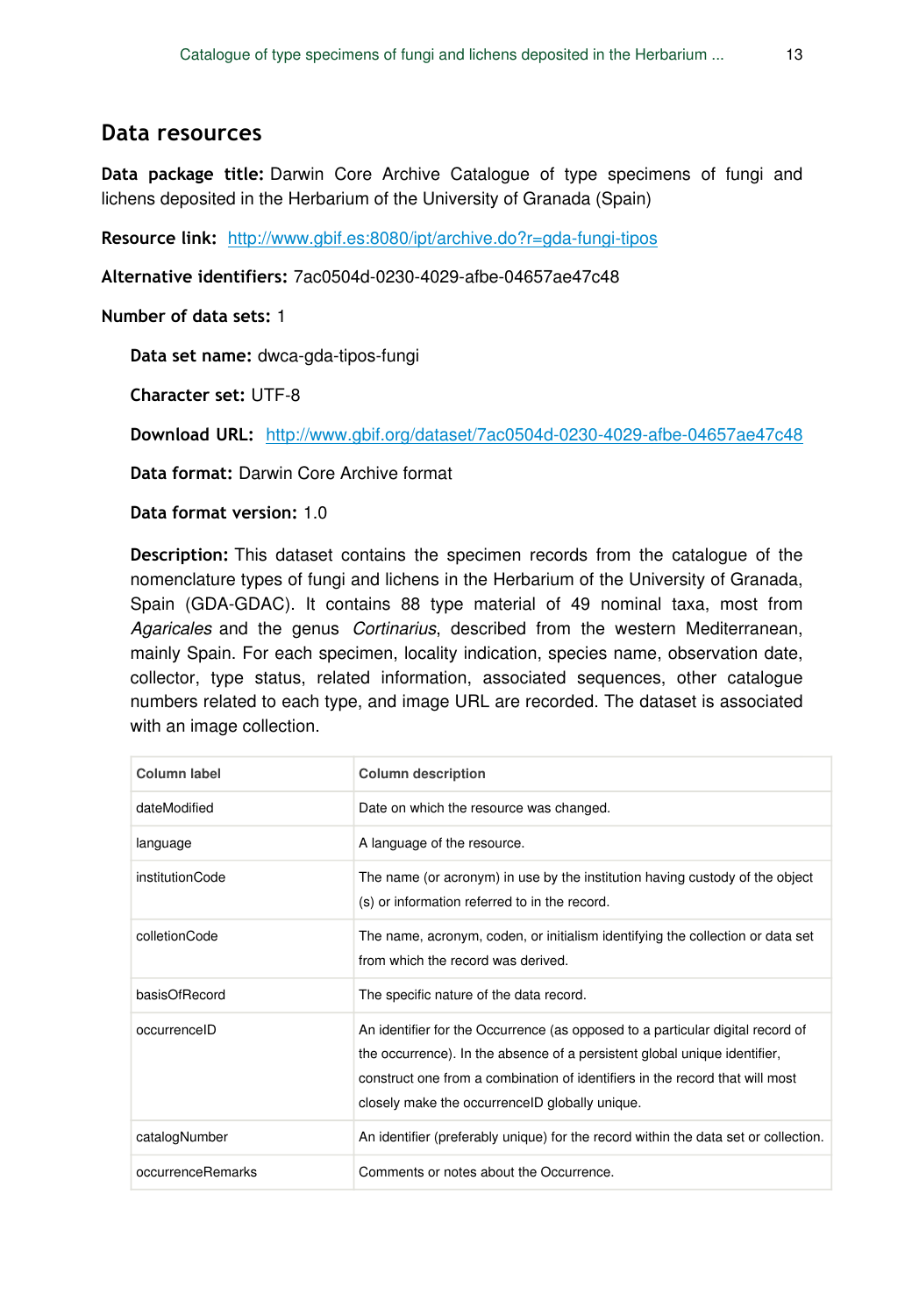| recordedBy               | A list (concatenated and separated) of names of people, groups, or<br>organizations responsible for recording the original Occurrence. The primary<br>collector or observer, especially one who applies a personal identifier<br>(recordNumber), should be listed first.                                                                                                |
|--------------------------|-------------------------------------------------------------------------------------------------------------------------------------------------------------------------------------------------------------------------------------------------------------------------------------------------------------------------------------------------------------------------|
| individualCount          | The number of individuals represented present at the time of the Occurrence.                                                                                                                                                                                                                                                                                            |
| otherCatalogNumbers      | A list (concatenated and separated) of previous or alternate fully qualified<br>catalog numbers or other human-used identifiers for the same Occurrence,<br>whether in the current or any other data set or collection.                                                                                                                                                 |
| associatedMedia          | A list (concatenated and separated) of identifiers (publication, global unique<br>identifier, URI) of media associated with the Occurrence.                                                                                                                                                                                                                             |
| associatedSequences      | A list (concatenated and separated) of identifiers (publication, global unique<br>identifier, URI) of genetic sequence information associated with the<br>Occurrence.                                                                                                                                                                                                   |
| occurrenceDetails        | Comments or notes about the specimen description or identification.                                                                                                                                                                                                                                                                                                     |
| eventDate                | The date-time or interval during which an Event occurred. For occurrences,<br>this is the date-time when the event was recorded. Not suitable for a time in a<br>geological context. Recommended best practice is to use an encoding<br>scheme, such as ISO 8601:2004(E).                                                                                               |
| fieldNotes               | One of a) an indicator of the existence of, b) a reference to (publication, URI),<br>or c) the text of notes taken in the field about the Event.                                                                                                                                                                                                                        |
| country                  | The full, unabbreviated name of the country or major political unit in which the<br>organism was collected or observed.                                                                                                                                                                                                                                                 |
| countryCode              | Abbreviations on the 2-letters code of the country in which the organism was<br>collected or observed.                                                                                                                                                                                                                                                                  |
| stateProvince            | The name of the next smaller administrative region than country (state,<br>province, canton, department, region, etc.) in which the Location occurs.                                                                                                                                                                                                                    |
| locality                 | The specific description of the place. Less specific geographic information can<br>be provided in other geographic terms (higher Geography, continent, country,<br>stateProvince, county, municipality, waterBody, island, islandGroup). This<br>term may contain information modified from the original to correct perceived<br>errors or standardize the description. |
| minimumElevationInMeters | The lower limit of the range of elevation (altitude, usually above sea level), in<br>meters.                                                                                                                                                                                                                                                                            |
| maximumElevationInMeters | The upper limit of the range of elevation (altitude, usually above sea level), in<br>meters.                                                                                                                                                                                                                                                                            |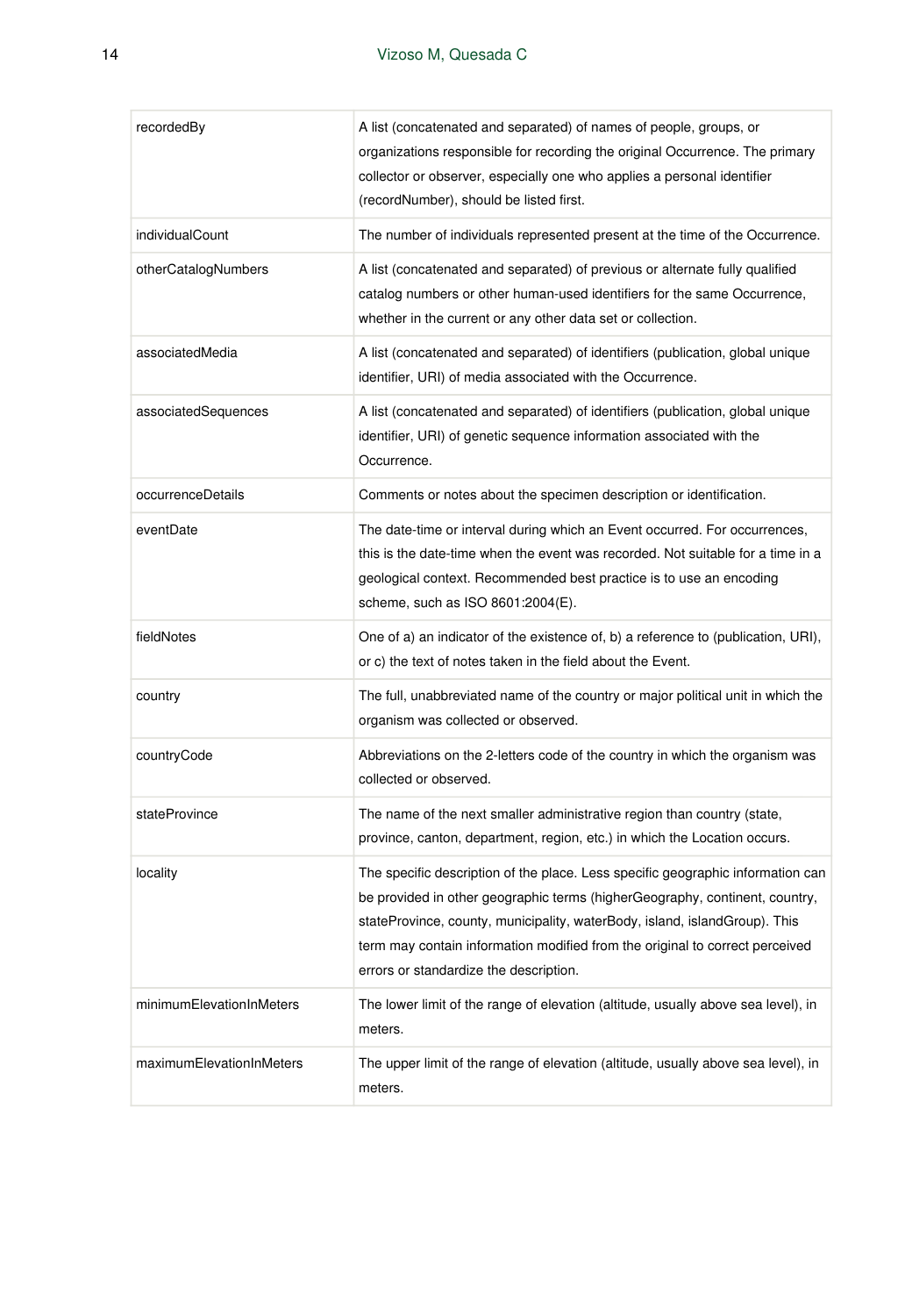| verbatimCoordinates           | The verbatim original spatial coordinates of the Location. The coordinate<br>ellipsoid, geodeticDatum, or full Spatial Reference System (SRS) for these<br>coordinates should be stored in verbatimSRS and the coordinate system<br>should be stored in verbatimCoordinateSystem.                                                                    |
|-------------------------------|------------------------------------------------------------------------------------------------------------------------------------------------------------------------------------------------------------------------------------------------------------------------------------------------------------------------------------------------------|
| verbatimCoordinateSystem      | The spatial coordinate system for the verbatimLatitude and verbatimLongitude<br>or the verbatimCoordinates of the Location. Recommended best practice is to<br>use a controlled vocabulary.                                                                                                                                                          |
| decimalLatitude               | The geographic latitude (in decimal degrees, using the spatial reference<br>system given in geodeticDatum) of the geographic center of a Location.<br>Positive values are north of the Equator, negative values are south of it. Legal<br>values lie between -90 and 90, inclusive.                                                                  |
| decimalLongitude              | The geographic longitude (in decimal degrees, using the spatial reference<br>system given in geodeticDatum) of the geographic center of a Location.<br>Positive values are east of the Greenwich Meridian, negative values are west<br>of it. Legal values lie between -180 and 180, inclusive.                                                      |
| coordinateUncertaintyInMeters | The horizontal distance (in meters) from the given decimalLatitude and<br>decimalLongitude describing the smallest circle containing the whole of the<br>Location. Leave the value empty if the uncertainty is unknown, cannot be<br>estimated, or is not applicable (because there are no coordinates). Zero is not<br>a valid value for this term. |
| identifiedBy                  | A list (concatenated and separated) of names of people, groups, or<br>organizations who assigned the Taxon to the subject.                                                                                                                                                                                                                           |
| dateIdentified                | The date on which the subject was identified as representing the Taxon.<br>Recommended best practice is to use an encoding scheme, such as ISO<br>8601:2004(E).                                                                                                                                                                                      |
| typeStatus                    | A list (concatenated and separated) of nomenclatural types (type status,<br>typified scientific name, publication) applied to the subject.                                                                                                                                                                                                           |
| scientificName                | The full scientific name, with authorship and date information if known. When<br>forming part of an Identification, this should be the name in lowest level<br>taxonomic rank that can be determined. This term should not contain<br>identification qualifications, which should instead be supplied in the<br>IdentificationQualifier term.        |
| kingdom                       | The full scientific name of the kingdom in which the taxon is classified.                                                                                                                                                                                                                                                                            |
| order                         | The full scientific name of the order in which the taxon is classified.                                                                                                                                                                                                                                                                              |
| genus                         | The full scientific name of the genus in which the taxon is classified.                                                                                                                                                                                                                                                                              |
| specificEpithet               | The name of the first or species epithet of the scientificName.                                                                                                                                                                                                                                                                                      |
| infraspecificEpithet          | The name of the lowest or terminal infraspecific epithet of the scientificName,<br>excluding any rank designation.                                                                                                                                                                                                                                   |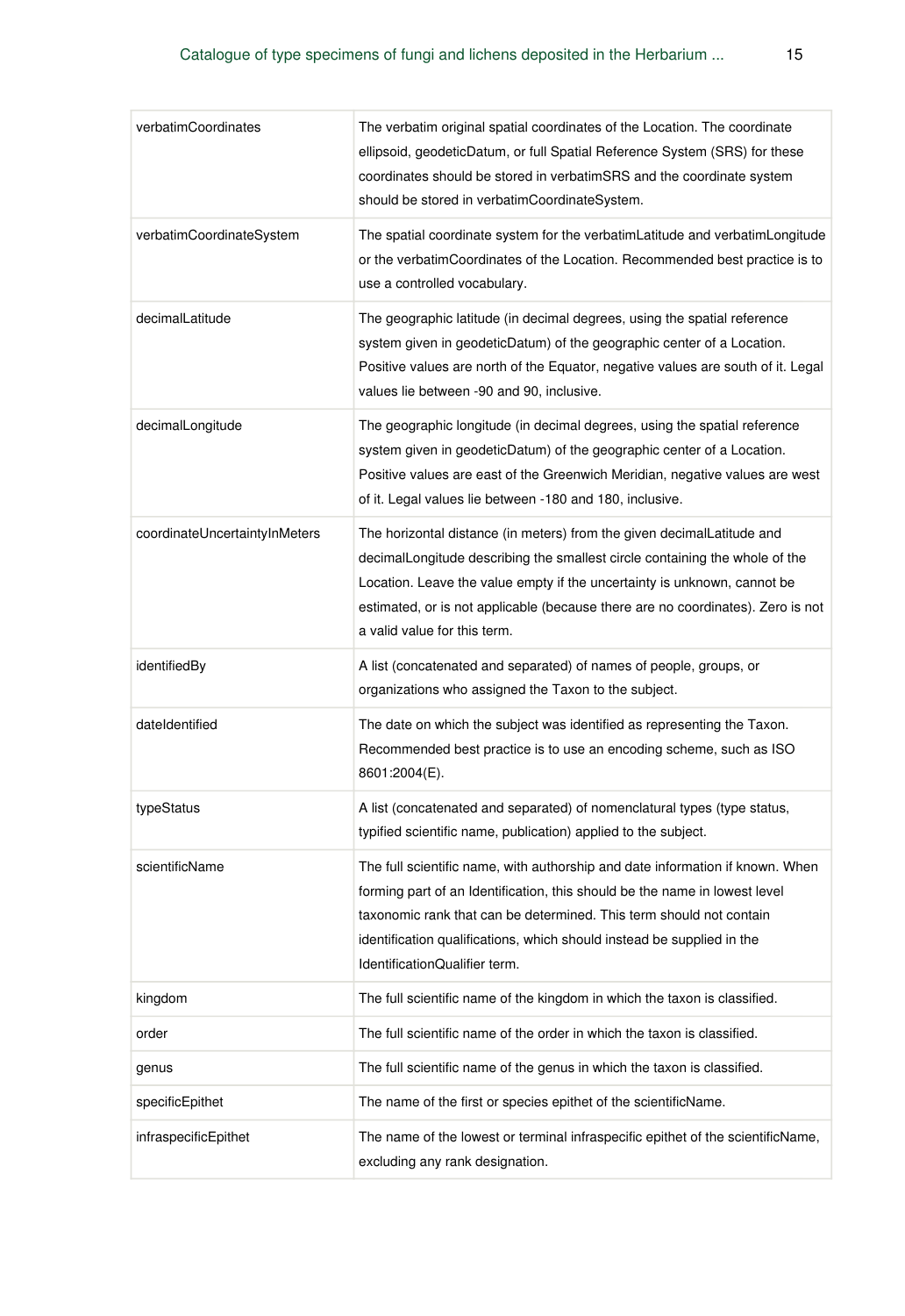| taxonRank                | The taxonomic rank of the most specific name in the scientificName.<br>Recommended best practice is to use a controlled vocabulary. |
|--------------------------|-------------------------------------------------------------------------------------------------------------------------------------|
| scientificNameAuthorship | The authorship information for the scientificName formatted according to the<br>conventions of the applicable nomenclaturalCode.    |

## **Additional information**

#### **References cited within the dataset which corresponding to the protologues of the type specimens**

- Ballarà J, et al. (2009) Cortinarius ibero-insulares 2. Fungi Non Delineati, Raro vel Haud Perspecte et Explorate Descripti aut Definite Picti, pars 48-49. Candusso, Alassio, Italia, 1-248.
- Ballarà J, Mahiques R (2009) *Cortinarius ortovernus*, nouvelle espèce printanière de la section *Saturnini*. Journal des Journées européennes du Cortinaire 11: 55-61.
- Bidaud A, Moënne-Loccoz P, Reumaux P (1992) Atlas de Cortinares, Pars IV. Ed. Fédération Mycologique Dauphiné-Savoie, Annecy, France.
- Bills GF, Menéndez VG, Platas G (2012) *Kabatiella bupleuri* sp. nov. (*Dothideales*), a pleomorphic epiphyte and endophyte of the Mediterranean plant *Bupleurum gibraltarium* (*Apiaceae*). Mycologia 104: 962-973. doi: [10.3852/12-003](http://dx.doi.org/10.3852/12-003)
- Bon M (1992) *Agaricomycetes* mediterraneens ou meridionaux. Documents Mycologiques 22: 51-62.
- Cano C, Bago A, Dalpé Y (2009) *Glomus custos* sp. nov., isolated from a naturally heavy metal-polluted environment in southern Spain. Mycotaxon 109: 499-512. doi: [10.](http://dx.doi.org/10.5248/109.499) [5248/109.499](http://dx.doi.org/10.5248/109.499)
- Casares-Porcel M, Hafellner J, Gutiérrez-Carretero L (1996) Species of the genus *Lecidea* (*Lecanorales*) on gypsum in Spain. Lichenologist 28: 37-47.
- Chevassut G, Henry R (1982) Cortinaires nouveaux ou rares de la region Languedoc Cevennes. Documents Mycologiques 12: 34-65.
- Contu M, Bon M (2000) Une nouvelle espèce de *Rugosomyces* «rougissant». Documents Mycologiques 29: 35-36.
- Esteve-Raventós F, Ortega A (1999) Two news agarics found in Andalusia (Peninsular Spain). Mycotaxon 71: 95-103.
- Esteve-Raventós F, Ortega A (2003) Dos nuevos Tricholomatales ibéricos: *Baeospora myosura* fo. *xeruloides* y *Marasmiellus virgatocutis* var. *parvisporus*. Boletín de la Sociedad Micológica de Madrid 27: 63-66.
- Esteve-Raventós F, Villareal M, Barrasa JM, Ortega A (2001) *Mycena dunicola*, a striking new species from the Iberian Peninsula. Mycotaxon 80: 307-313.
- Galán R, Ortega A, Moreno G (1983) Sobre *Naucoria decolorata* G. Malençon (Agaricales). Revista de biologia, Lisboa 12: 61-64.
- Gutiérrez C, Ballarà J, Cadiñanos JA, Palazón F, Mahiques R (2005) *Cortinarius murellensis*, a new *Cortinarius* subgenus *Plegmacium*, collected in the course of XXIII J.E.C. Morella-2005. Butlletí Societat Micologia Valenciana 10: 159-160.
- Guzmán-Dávalos L, Ortega A, Contu M, Vizzini A, Rodríguez A, Villalobos-Arámbula AR, Santerre A (2009) *Gymnopilus maritimus* ( *Basidiomycota*, *Agaricales*) a new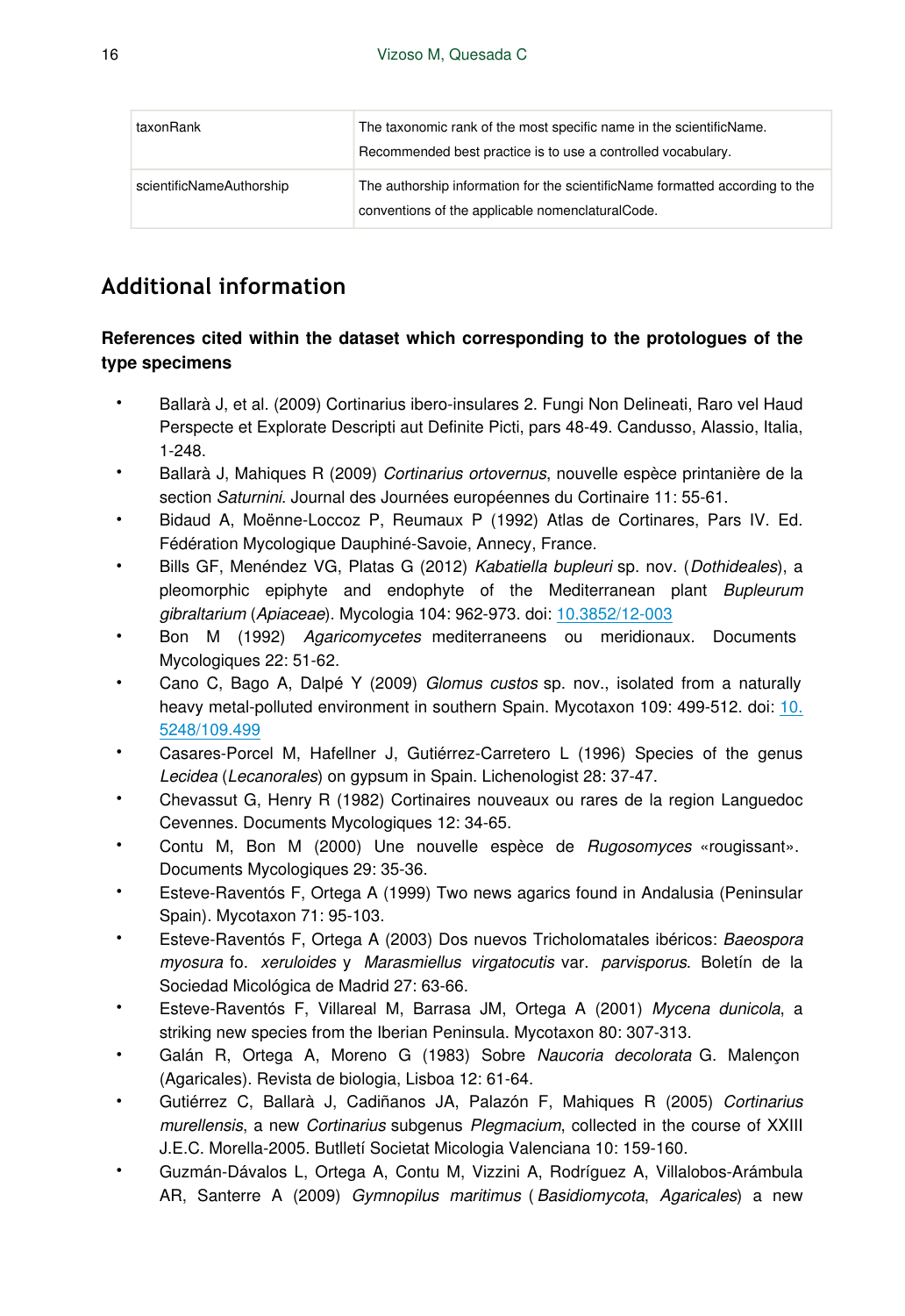species from coastal psammophilous plant communities of northern Sardinia, Italy, and notes on *G. arenophilus*. Mycological Progress 8: 195-205. doi: [10.1007/](http://dx.doi.org/10.1007/s11557-009-0591-7) [s11557-009-0591-7](http://dx.doi.org/10.1007/s11557-009-0591-7)

- Henry R, Contu M (1986) Description d´une nouvelle espece xero-thermophile: *Cortinarius xerophilus* sp. nov. Documents Mycologiques 16: 63-65.
- Horak E, Moreno G, Ortega A, Esteve-Raventós F (2002) *Bolbitius elegans*, a striking new species from southern Spain. Persoonia 17: 615-623.
- Mahiques R (2004) *Cortinarius benovairensis*, nou cortinari de carrascars mediterranis, de la secció obtusi Melot. Butlletí Societat Micologia Valenciana 9: 129-132.
- Mahiques R, Burguete A (2001) *Cortinarius bombycinus*, sp. nov., a new species of subgenus *Telamonia*, section *Sericeocybe*, developped under *Cistus* ssp. in *Quercus ilex* forest. Butlletí Societat Micologia Valenciana 6: 245-248.
- Mahiques R, Ortega A (2002) *Cortinarius erythrofuscus* (subgenus *Telamonia*, section *Firmiores*), a new species from Spain. Persoonia 17: 657-660.
- Mahiques R, Ortega A, Bidaud A (2001) *Cortinarius assiduus* (*Telamonia*, *Firmiores*), nouvelle espèce de la zone méditerranéenne de la Péninsule Ibérique. Bulletin Trimestriel de la Fédération Mycologique Dauphiné-Savoie 162: 41-47.
- Malençon G, Bertault R (1970) Flore des champignons superieurs du Maroc. Tome I, Rabat.
- Malençon G, Llimona X (1980) Champignons de la Péninsule Ibérique VI. Est et sudest. Anales de Biología, Universidad de Murcia 34: 47-135.
- Moënne-Loccoz P, Reumaux P (1990) Atlas des Cortinaires, Pars II. Ed. Fédération Mycologique Dauphiné-Savoie, Annecy, France.
- Ortega A, Antonín V, Esteve-Raventós F (2003) Three interesting thermophilic taxa of *Gymnopus* (*Basidiomycetes*, *Tricholomataceae*): *G. pubipes* sp. nov., *G. pubipes* var. *pallidopileatus* var. nov. and *G. dryophilus* var. *lanipes* comb. nov. Mycotaxon 85: 67-75.
- Ortega A, Bidaud A, Mahiques R (1997) Contribución al estudio del género *Cortinarius* en España peninsular. II Parte. Cryptogamie Mycologie 18: 227-231.
- Ortega A, Chevassut G (1999) *Cortinarius conico-obtusarum* ( *Telamonia*), a new species from southern Spain. Documents Mycologiques 29: 79-81.
- Ortega A, Contu M (1991) Una nuova specie di *Sarcodon* ( *Aphyllophorales*, *Telephoraceae*) dalle comunita arenicole mediterranee. Boletín de la Sociedad Micológica de Madrid 15: 149-152.
- Ortega A, Esteve-Raventós F (1998) Contribution to the study of the mycoflora of Andalusia (Spain) XIII. *Agaricales* VI. Taxonomic notes on two interesting Agarics from the Iberian Peninsula. Nova Hedwigia 67: 107-113.
- Ortega A, Esteve-Raventós F (2003) New and interesting species of *Coprinus* ( *Coprinaceae*, *Agaricales*) from Andalusia (Southern Spain). Nova Hedwigia 76: 465-475. doi: [10.1127/0029-5035/2003/0076-0465](http://dx.doi.org/10.1127/0029-5035/2003/0076-0465)
- Ortega A, Esteve-Raventós F (2005) A new species of *Gymnopilus* (*Cortinariaceae*) from sandy soils in *Pinus* forests. Persoonia 18: 505-510.
- Ortega A, Mahiques R (2002) Study of some species of the genus *Cortinarius*, section *caerulescens* (R. Henry) ex Moënne-Loccoz & Reumaux in peninsular Spain. Mycotaxon 83: 435-445.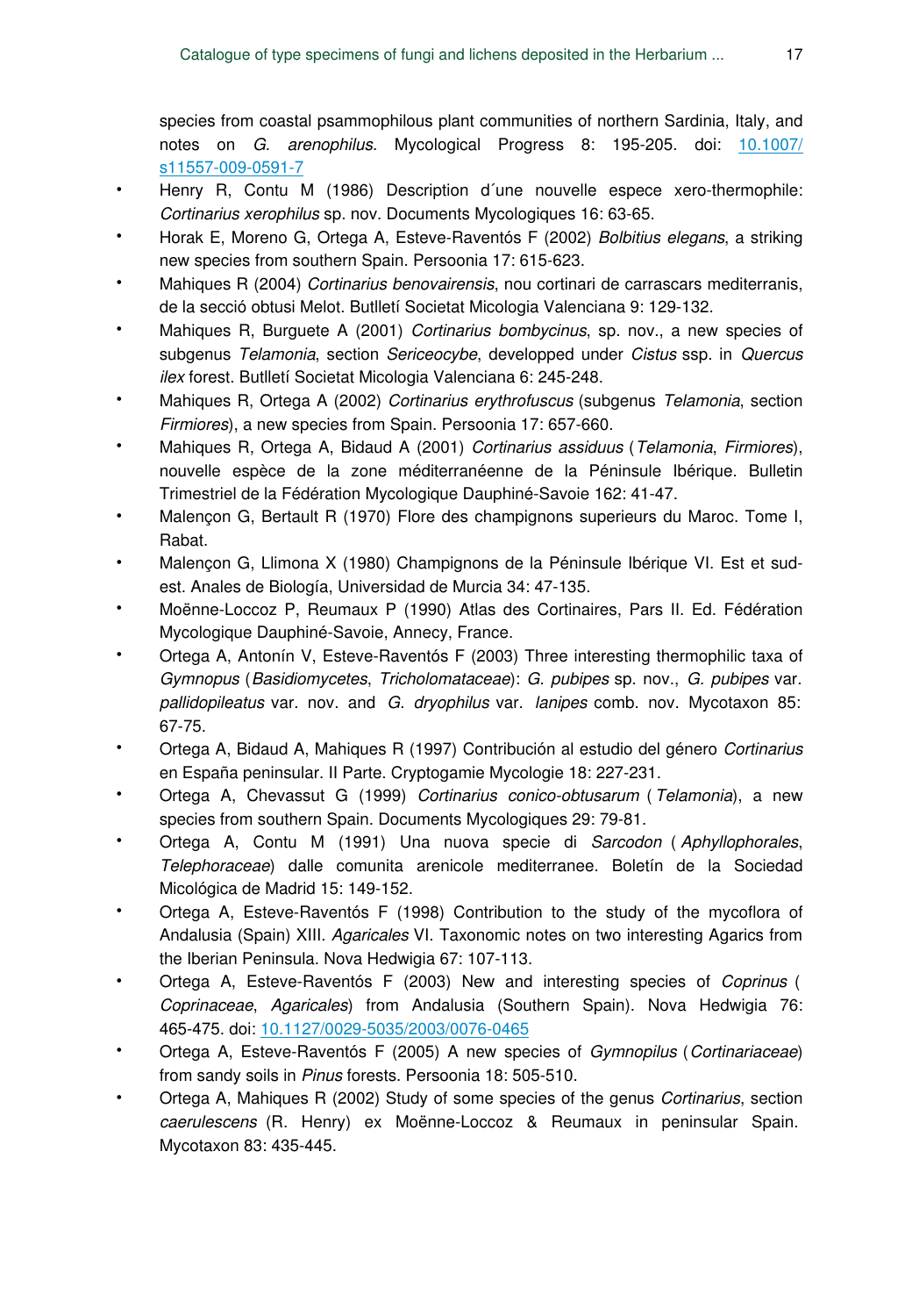- Ortega A, Moënne-Loccoz P (2003) *Cortinarius praetermissus* Bergeron ex Reumaux (section *caerulescentes* (R. Henry) ex Moënne-Loccoz et Remaux). Documents Mycologiques 32: 37-41.
- Ortega A, Suárez-Santiago VN, Reyes JD (2008) Morphological and ITS identification of *Cortinarius* species (section *Calochroi*) collected in Mediterranean Quercus woodlands. Fungal Diversity 29: 73-88.
- Ortega A, Suárez-Santiago VN, Vila J (2009) Two new species of *Cortinarius* collected under *Quercus rotundifolia* in the Mediterranean area of southern Spain. Fungal Diversity 36: 89-99.
- Ortega A, Vila J, Bidaud A, Llimona X (2000) *Cortinarius ayanamii* A.Ortega, Vila, Bidaud & Llimona. Cortinaire cistophile nouveau, trouvé en Catalogne. Bulletin Trimestriel de la Fédération Mycologique Dauphiné-Savoie 157: 23-26.
- Ortega A, Vila J, Bidaud A, Mahiques R, Contu M (2007) Notes on four mediterranean *Cortinarius* fruiting in sclerophilous and heliophilous plant ecosystems. Mycotaxon 101: 137-147.
- Ortega A, Zea M (1991) *Hydropus floccipes* var. *luteipes* Ortega & Zea var. nov., en España meridional. Boletín de la Sociedad Micológica de Madrid 15: 189-191.
- Palazón F, Mahiques R (2007) *Cortinarius acutopholiotoides*, sp. nov., nuevo cortinario de la Sección *Hydrocybe*, localizado bajo *Quercus* en Zamora, España. Journal des Journées européennes du Cortinaire 9: 76-83.
- Suárez-Santiago VN, Ortega A, Peintner U, López-Flores I (2009) Study on *Cortinarius* subgenus *Telamonia* section Hydrocybe in Europe, with especial emphasis on Mediterranean taxa. Mycological Research 113: 1070-1090. doi: [10.1016/](http://dx.doi.org/10.1016/j.mycres.2009.07.006) [j.mycres.2009.07.006](http://dx.doi.org/10.1016/j.mycres.2009.07.006)
- Vêzda A (1961) Lichenes novi vel rariores Sudetorum occidentalium. Preslia 33: 365-368.
- Vila J, Llimona X (2006) Novesdades sobre el component fúngic de les comunitats de *Cistus* de Catalunya. II. Revista Catalana de Micología 28: 167-207.
- Vila J, Ortega A, Bidaud A (2007) Deux cortinaires remarquables de la Péninsule Ibérique. Bulleti Société mycologique de France 123: 221-232.
- Vila J, Ortega A, Suárez-Santiago VN, Llimona X (2008) *Cortinarius mahiquesii*, a new subhypogeous species from Catalonia (Iberian Peninsula). Persoonia 21: 153-157. doi: [10.3767/003158508X388380](http://dx.doi.org/10.3767/003158508X388380)

## **Acknowledgements**

We wish to express our appreciation to Dr A. Ortega (1954-2014) and to Dr M. Casares (Botany Department researchers at the University of Granada) for the assistance provided to gain access to publications of the species described by them and for their help in the interpretation of some type specimens. We also thank Katia Cezón (Users Support at the GBIF Spain) for her help in validating and publishing this resource.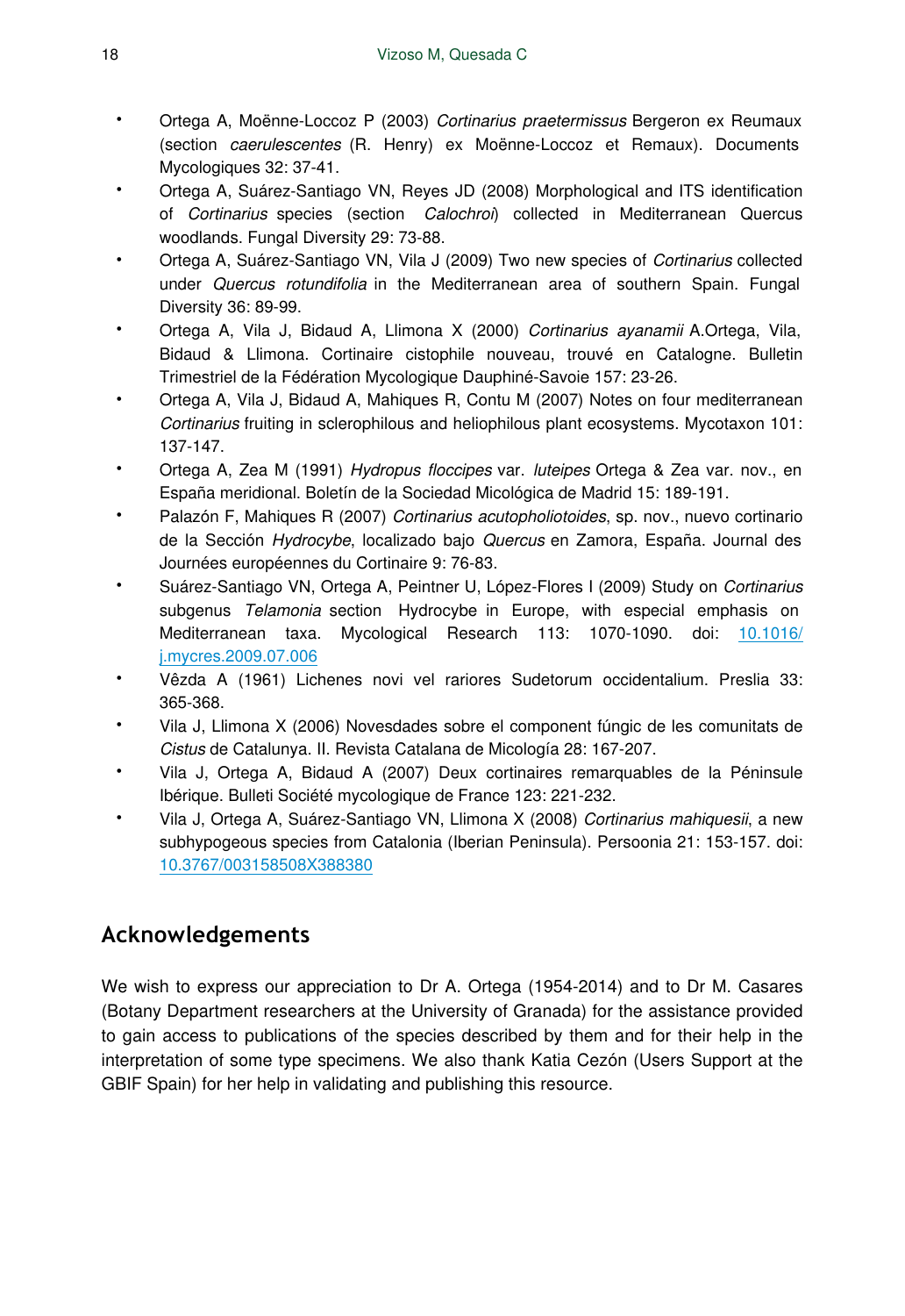## **References**

- Delgado M, Fajardo W, Gibaja E, Pérez-Pérez R (2005) BioMen: an information system to herbarium. Expert Systems with Applications 28 (3): 507-518. DOI: [10.1016/](http://dx.doi.org/10.1016/j.eswa.2004.12.012) [j.eswa.2004.12.012](http://dx.doi.org/10.1016/j.eswa.2004.12.012)
- GBIF.ES (2012) IPT y servicio de alojamiento asociado de GBIF.ES. [http://www.gbif.es/](http://www.gbif.es/ipt/) [ipt/](http://www.gbif.es/ipt/)
- Häuser C, Steiner A, Holstein J, Scoble M (2005) Digital imaging of biological type specimens: A manual of best practice. Results from a study of the European Network for Biodiversity Information. European Network for Biodiversity Information, Stuttgart, 1-309 pp. [ISBN 3-00-017240-8]
- Hawksworth DL (2010) Terms Used in Bionomenclature. The naming of organisms (and plant communities). Global Biodiversity Information Facility, Copenhagen, 208 pp. URL: <https://dl.dropboxusercontent.com/u/523458/NOMGLOSS%20Final%20version.pdf> [ISBN 87-92020-09-7]
- Index Fungorum (2014) The global database of fungal names. [http://](http://www.indexfungorum.org) [www.indexfungorum.org](http://www.indexfungorum.org)
- McNeill J, Barrie FR, Buck WR, Demoulin V, Greuter W, Hawksworth DL, Herendeen PS, Knapp S, Marhold K, Prado J, Prud'homme van Reine WF, Smith GF, Wiersema JH (2012) International Code of Nomenclature for algae, fungi, and plants (Melbourne Code) adopted by the Eighteenth International Botanical Congress Melbourne, Australia, July 2011. Regnum Vegetabile, 154. Koeltz Scientific Books, 240 pp. URL: [htt](http://www.iapt-taxon.org/nomen/main.php) [p://www.iapt-taxon.org/nomen/main.php](http://www.iapt-taxon.org/nomen/main.php) [ISBN 978-3-87429-425-6]
- Ortega A, Suárez-Santiago VN, Reyes JD (2008) Morphological and ITS identification of *Cortinarius* species (section *Calochroi*) collected in Mediterranean *Quercus* woodlands. Fungal Diversity 29: 73‑88.
- Ortega-Maqueda I, Pando F (2008) DARWIN\_TEST: Una aplicación para la validación y el chequeo de los datos en formato Darwin Core 1.2 or Darwin Core 1.4. Unidad de Coordinación de GBIF ES, CSIC. Ministerio de Educación y Ciencia, España. URL: [htt](http://www.gbif.es/Darwin_test/Darwin_test.php) [p://www.gbif.es/Darwin\\_test/Darwin\\_test.php](http://www.gbif.es/Darwin_test/Darwin_test.php)
- Pando F, Lusa S, Guerra C, Notario del Val V, Fernández-Segovia J, Ortega-Maqueda I, Lujano Bermúdez C, Cezón K, Crespo A (1994) HERBAR (3.5): A database application for herbarium management. 3.5. Coordination Unit of GBIF.ES, CSIC. Ministry of Science and Innovation, Madrid, Spain.. URL: [http://www.gbif.es/herbar/](http://www.gbif.es/herbar/herbar.php) [herbar.php](http://www.gbif.es/herbar/herbar.php)
- Species2000 (2015) Species 2000 and ITIS 'Catalogue of Life'. [http://](http://www.species2000.org/) [www.species2000.org/](http://www.species2000.org/)
- Thiers B (2014) Index Herbariorum: A global directory of public herbaria and associated staff. New York Botanical Garden's Virtual Herbarium. <http://sweetgum.nybg.org/ih/>
- Vizoso MT (2014a) Tipos nomenclaturales de líquenes. Herbario GDA. 2010 Universidad de Granada. [http://herbarium.ugr.es/pages/imagenes/tipos](http://herbarium.ugr.es/pages/imagenes/tipos-nomenclaturales/tipos_liquenes)[nomenclaturales/tipos\\_liquenes](http://herbarium.ugr.es/pages/imagenes/tipos-nomenclaturales/tipos_liquenes)
- Vizoso MT (2014b) Tipos nomenclaturales de hongos. Herbario GDA. 2010 Universidad de Granada. [http://herbarium.ugr.es/pages/imagenes/tipos-nomenclaturales/](http://herbarium.ugr.es/pages/imagenes/tipos-nomenclaturales/tipos_hongos) [tipos\\_hongos](http://herbarium.ugr.es/pages/imagenes/tipos-nomenclaturales/tipos_hongos)